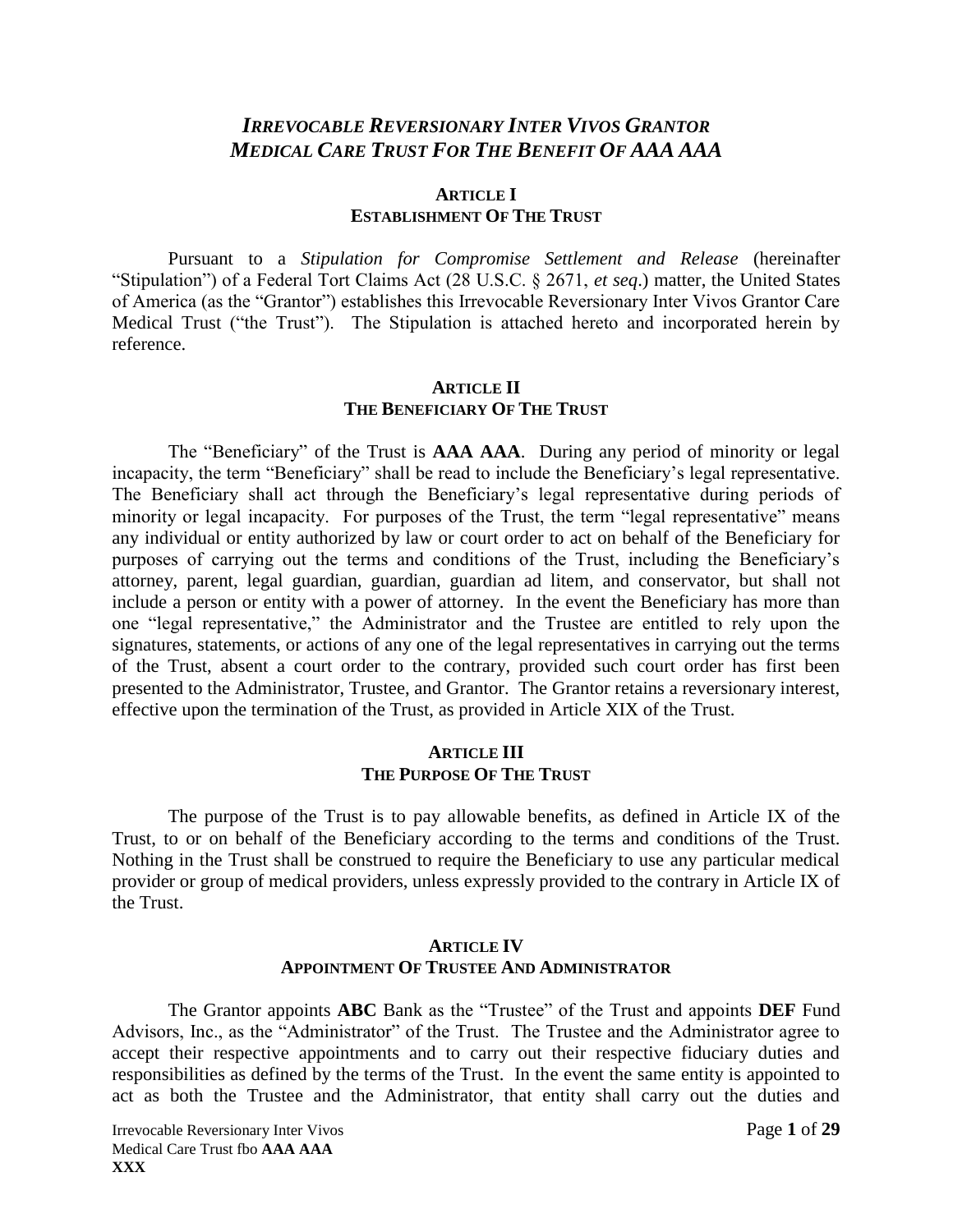responsibilities of both the Trustee and the Administrator.

## **ARTICLE V THE TRUST ESTATE**

For purposes of the Trust, the term "Trust Estate" is defined to be the amount the Grantor initially deposits with the Trustee pursuant to the Stipulation, together with any income from Trust Estate investments and any payments from annuity contracts, if any, purchased by the Grantor pursuant to the Stipulation. The Trust and the Trust Estate shall be a secondary payer of allowable benefits based on the terms and conditions set forth herein.

No rights, obligations, duties, or allowable benefits are created or payable pursuant to the Trust unless and until all of the following conditions have been met: (1) each party to the Trust has signed the Trust instrument; (2) the Grantor has deposited with the Trustee the initial sum stated or determined by the terms of the Stipulation; (3) the Trustee has deposited said sum into a separate account opened by the Trustee in the name of the Trust; and (4) the Beneficiary is alive at the time said sum is deposited into said separate account. The Trust shall be deemed established when each and every one of these conditions has been met.

### **ARTICLE VI THE DUTIES OF THE ADMINISTRATOR**

#### **Section A. Duty to Act as the Administrator**

The Administrator shall act as the Administrator and perform its fiduciary duties and responsibilities as defined by the terms of the Trust. The term "Administrator" includes the present Administrator and any successor of said Administrator, whether by appointment pursuant to the Trust, or by way of merger, consolidation, or transfer of business.

## **Section B. Duty to Review Requests for Payment of Allowable Benefits**

#### **1. Administrator Has Exclusive Duty**

The Administrator shall have the exclusive duty and responsibility to receive and review requests for payment of allowable benefits, as defined in Article IX of the Trust.

## **2. Submission of Requests for Payment of Allowable Benefits**

All requests for payment of allowable benefits must be submitted to the Administrator. Requests must be submitted and received by the Administrator within ninety days of the date the goods or services for which payment is being requested were provided. Absent good cause being demonstrated by the Beneficiary, the Administrator shall reject and not authorize any request for payment of allowable benefits that is received by the Administrator more than ninety days after the goods or services for which payment is being requested were provided. In the event a request for payment of allowable benefits is submitted to the Trustee (and the Trustee is not also acting as the Administrator), the Trustee shall promptly transfer the request to the Administrator and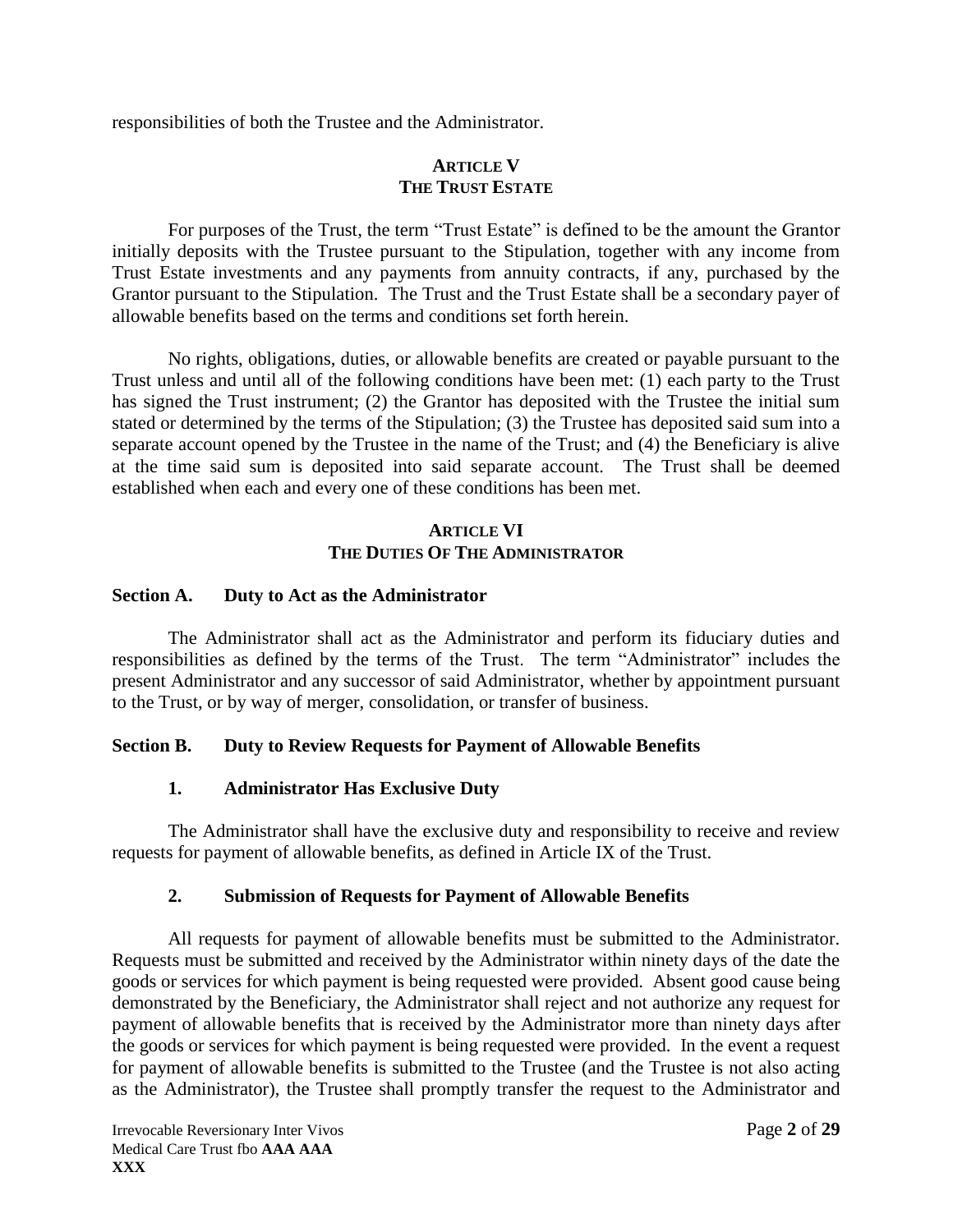shall take no further action with respect to the request for payment of allowable benefits unless and until the Trustee has received notification from the Administrator pursuant to Section E, below, to pay an amount from the Trust Estate to a particular payee.

## **3. Documentation Required to be Submitted With Each Request**

a. Each request for payment of allowable benefits must be in writing on a form provided by the Administrator. The Beneficiary may submit a request for payment of allowable benefits, or the Beneficiary may authorize the provider of the goods or services to submit a request for payment of allowable benefits directly to the Administrator. The Beneficiary may arrange with the Administrator for the advance authorization of regularly recurring expenses. Except for requests for payment where advance authorization has already been obtained, each request for payment of allowable benefits must be signed by the Beneficiary.

b. Each request for payment of allowable benefits must include a written statement from the provider of the goods or services for which payment is being sought, detailing the nature of the goods or services and detailing the charges for such goods or services. The written statement, together with supporting documentation (such as medical records or product information) and billing information, must provide sufficiently detailed information for the Administrator to determine whether such goods or services are payable by the Trust and to determine the amount to be paid from the Trust Estate. The written statement must specifically indicate whether the charges for the goods or services have been or will be submitted to any source of benefits other than the Trust, whether any portion of the charges has been or will be paid by any other source of benefits, the amount of any payment received, the balance due, and the identity (including name, address, and telephone number) of the other source of payments.

c. Unless already on file with the Administrator, each request for payment of allowable benefits shall include a written agreement by the Beneficiary to provide the Administrator (and the Trustee, if necessary) with: information; documentation; valid authorizations, including authorizations for the Administrator to submit any request for payment of allowable benefits to another source of benefits, as defined in Section D, below, after the Administrator has determined that the request for payment is otherwise payable by the Trust or to seek reimbursement or to apply for benefits from such other source of benefits; valid releases for medical or billing information; and signatures required by the terms of the Trust or deemed necessary by the Administrator and the Trustee to carry out their respective duties and responsibilities under the terms of the Trust.

## **Section C. Duty to Determine Whether Payment of Request for Allowable Benefits is Authorized by the Trust**

## **1. Determination of Allowable Benefits**

Upon the receipt of the information, authorizations, releases, and signatures required in Section B, Paragraph 3, above, the Administrator shall commence its review of each request for payment of allowable benefits and the Administrator shall, subject to this Article VI and Article IX of the Trust, determine whether the goods or services for which payment is being sought are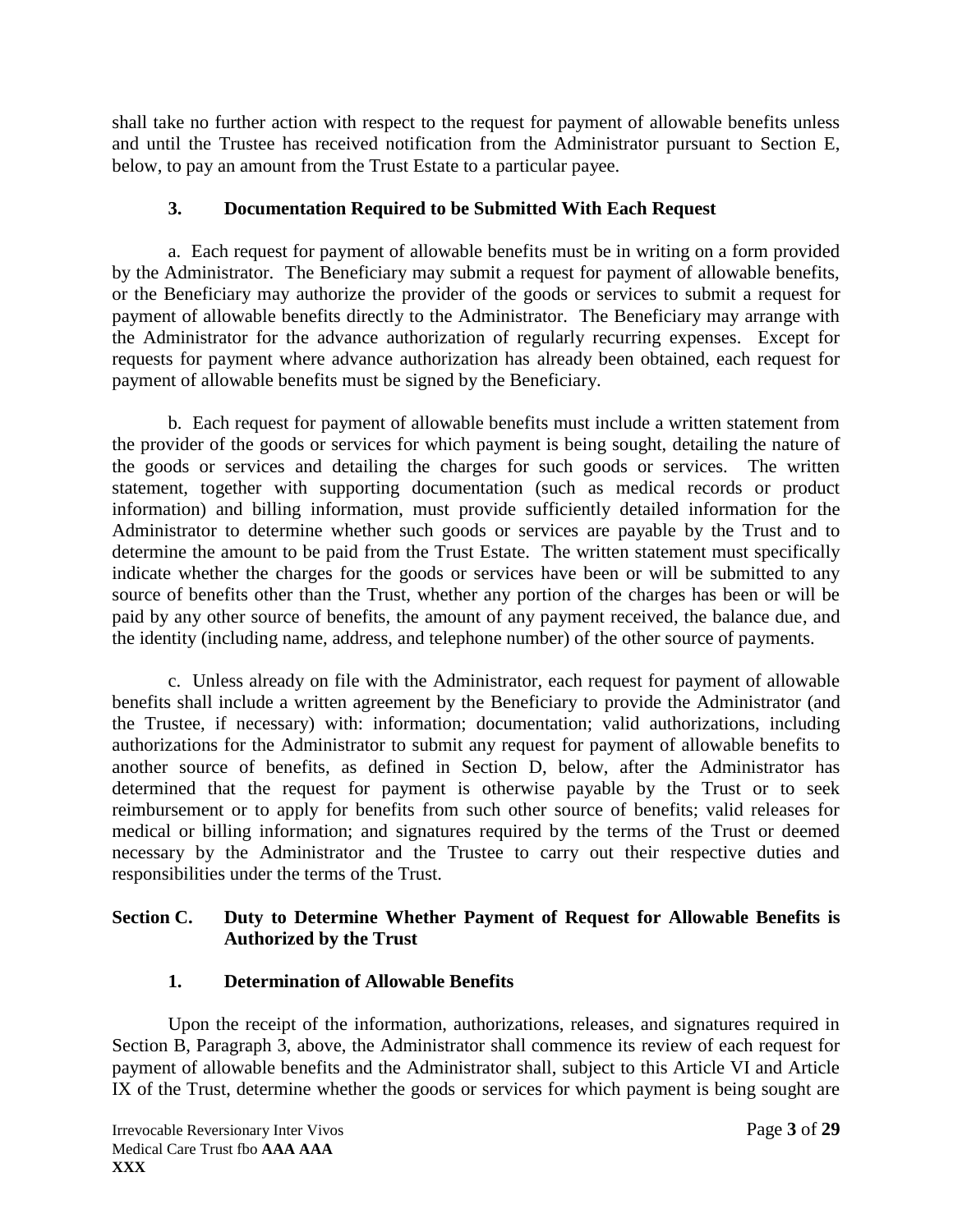allowable benefits under the terms of the Trust. The Administrator has no duty to determine whether the Trust authorizes any payments other than those for allowable benefits: those determinations are to be made by the Trustee within its duties, responsibilities, and powers under Articles VII and X of the Trust.

## **2. Administrator's Determination Based Exclusively on the Terms of the Trust**

The Administrator's determination of whether a request for payment of allowable benefits is authorized by the Trust shall be based exclusively on the terms of the Trust. The Administrator shall not pay any benefit unless it is otherwise allowed under the terms of the Trust, even though the expense may be considered a deductible medical expense for tax purposes.

## **3. Exclusions That Apply to Requests for Payment of Allowable Benefits Unless There is an Express Authorization to the Contrary in Article IX**

*Unless otherwise specifically authorized in Article IX of the Trust*, the Administrator shall **not** authorize, and the Trustee shall **not** pay, any of the following:

a. Goods and services received from, provided by, or paid for by any institution or agency of the United States Government, including any payments under Medicare and the Medicare End Stage Renal Disease Program or any successor type program for end-stage renal disease.

b. Goods and services, or portions thereof, for which the Beneficiary is not liable for payment or has not been, or will not be, billed or charged; goods and services that were provided prior to the date the Trust is deemed established; goods and services for which an obligation to provide such goods and services was incurred prior to the date the Trust is deemed established; and goods or services that were provided after the date the Trust is deemed terminated.

c. Goods and services which were provided by the Beneficiary's immediate relative or household member, such as spouse (by marriage, common law, or partner), parent, grandparent, child, sibling, or guardian, whether by blood, marriage, adoption, or legal appointment.

d. Goods and services paid by any person or entity, including Medicare or Medicaid, other than the Beneficiary to the extent that person or entity had a legal obligation to make such payment. The trust shall not pay any claim, lien, bill, or statement submitted by or on behalf of any State for payment to or reimbursement of Medicaid.

e. Goods and services for which the Beneficiary has been reimbursed or reasonably expects to be reimbursed, regardless of the source of the payment.

f. Investigational or experimental medical goods and services, unless such medical goods and services have been approved by the United States Food and Drug Administration or other United States government agency charged with the obligation to approve such investigational or experimental medical goods and services. Medications, medicines, and drugs that have not been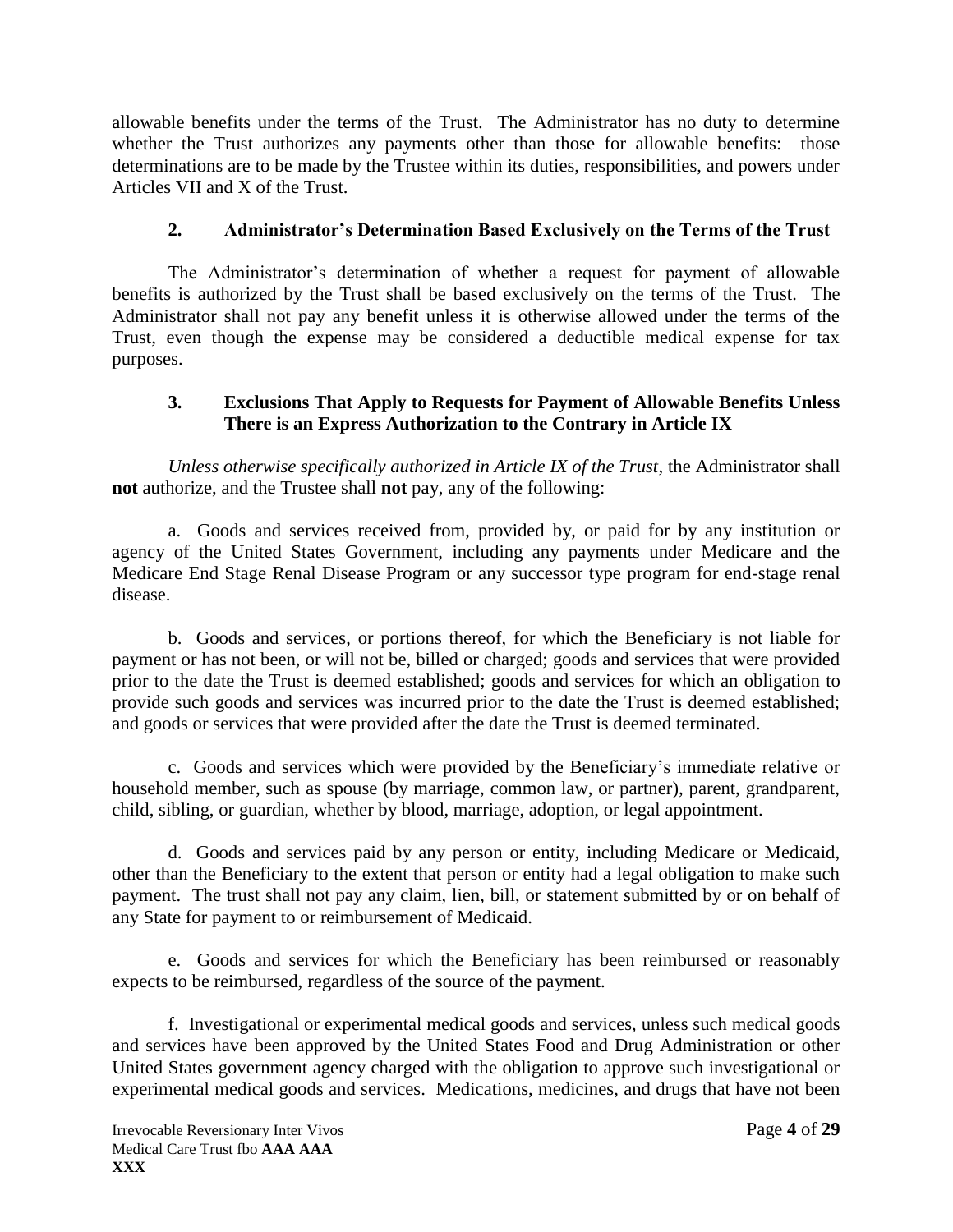approved by the FDA. Medications, medicines, and drugs obtained outside the United States. Goods or services related to dental treatment or dental care.

g. Goods or services that the Administrator determines are not medically necessary. For purposes of the Trust, the term "medically necessary" means that the goods or services (I) were prescribed by an individual who is authorized by law to write a prescription; (ii) are consistent with the standards of good medical practice in the United States; (iii) are primarily and customarily used only for a medical purpose; (iv) are generally useful only to a person with an illness, disability, disease, or injury such as the Beneficiary's at the time treatment is being provided; (v) are not primarily for the personal comfort (except that medications or surgeries to treat or relieve physical pain shall not be considered to be for "personal comfort" for the purpose of this definition) or convenience of the Beneficiary, the family of the Beneficiary, or the provider of the goods or services; and (vi) serve a specific therapeutic purpose in the treatment of any of the Beneficiary's illnesses, disabilities, diseases, or injuries.

h. Fees, or any portion thereof, that the Administrator determines to be in excess of the reasonable and customary charge for the goods or services. For purposes of the Trust, the term "reasonable and customary charge" means the prevailing charge made by other providers of such goods or services within the geographic area in which the goods or services are being provided.

I. Treatment for cosmetic purposes.

j. In-home attendant care.

k. Non-medical social services; educational and training services; training in activities of daily living; and any equipment related to these types of services or training.

l. Habilitative, rehabilitative, recreational, and speech therapy; any equipment related to such therapies; and any equipment related to augmentative communication.

m. Counseling of any type.

n. Security systems.

o. Entertainment or other activities of daily living; and any equipment related thereto.

p. Transportation or travel expenses of any type for any purpose.

q. The purchase, rent, or lease of any vehicle of any type; the maintenance of, or modification to, any vehicle; accessories on or additional equipment for any vehicle; or taxes or insurance on any vehicle.

r. The purchase, rent, lease, construction, or modification of any building of any type (including a home or residence) or any other type of structure; construction of any type on any land or real estate; maintenance of or modification to any building of any type, structure, or land; any expenses relating to access to a building of any type, or access within a building of any type;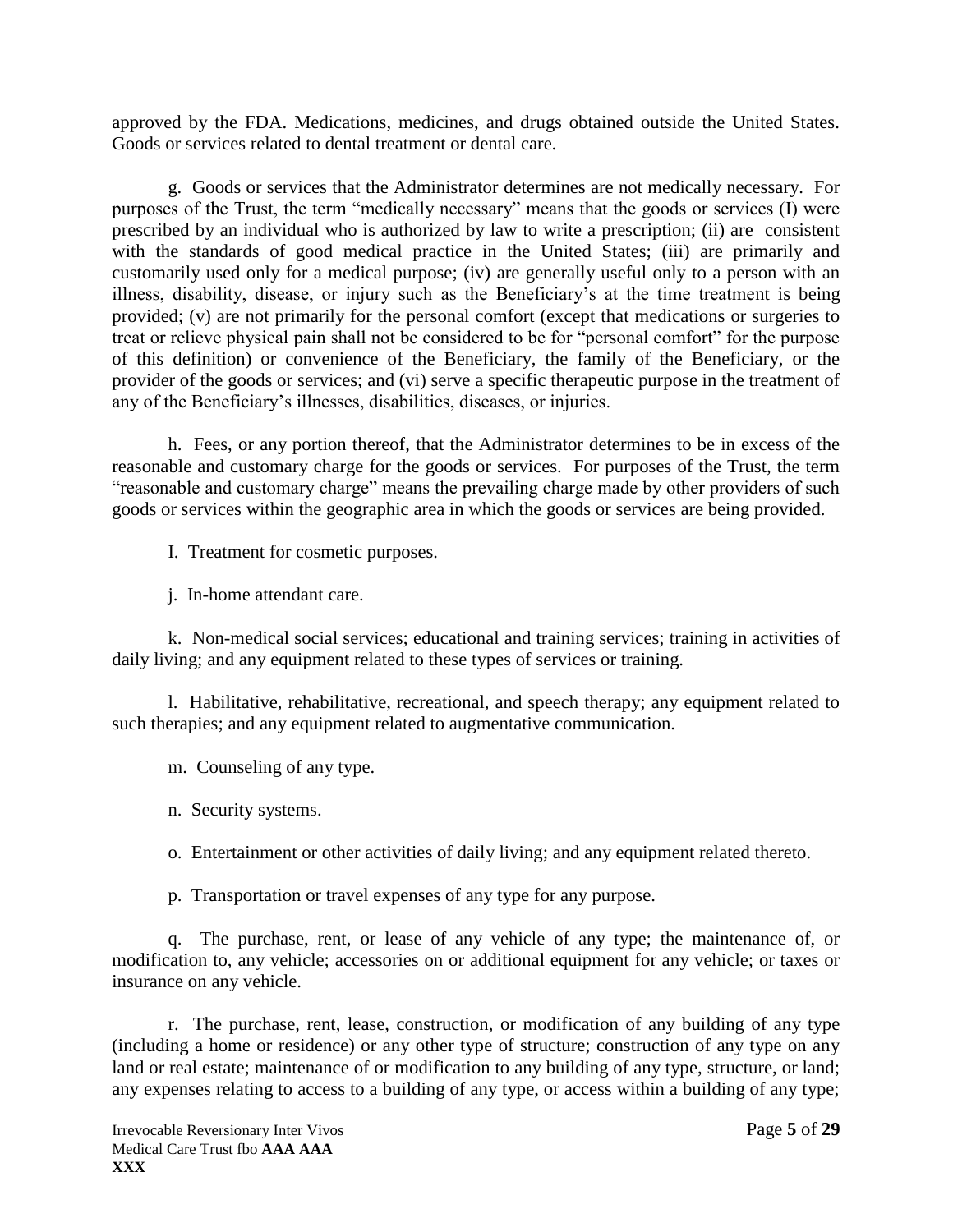fixtures or accessories on or in any building of any type; taxes on a building of any type; or any insurance covering any land, building, or structure.

s. The purchase, rent, lease, maintenance, or modification of any personal property of any type; or any insurance covering any personal property of any type.

t. Burial and funeral expenses.

u. Goods and services that are not caused by, or not directly related to, the injuries the Beneficiary contended in *AAA v. United States*, Civil Action No. **123-4567** (United States District Court for the District of **XXX**), were caused by the negligence of the United States. A copy of the Complaint shall be on file with the Trustee and the Administrator.

## **4. Deadline for Making Determination**

The Administrator shall complete its review and make its determination within thirty days of receipt of a request that fully and completely complies with the requirements of Article VI, Section B, of the Trust. If the review and determination cannot be made within the thirty-day period, the Administrator shall have an additional thirty days to complete said review and to make said determination, provided written notice of such extension is provided to the Beneficiary.

## **5. Reliance on Information Submitted**

In making determinations pursuant to this Section C, the Administrator shall have the right to rely upon the information submitted by the Beneficiary or providers of goods and services. The Administrator shall have no duty or obligation to determine the qualifications of the providers of goods and services or whether any payments made to the Beneficiary are actually used by or for the Beneficiary's benefit. The Administrator is not required to obtain an order or approval from any court or the approval of the Grantor, except as required by the Trust, in determining whether a request for payment of allowable benefits is authorized, in whole or in part, under the terms of the Trust. The Administrator shall not be liable in money damages for any discretionary payment or other loss that occurs other than through its own fault or negligence.

## **6. Denial of Requests for Payment of Allowable Benefits**

If a request for payment of allowable benefits is denied, in whole or in part, the Administrator shall provide written notice of the decision to the Beneficiary. The notice shall state the reasons for the denial and shall be sent to the Beneficiary within a reasonable period of time, not to exceed fifteen days after the decision is made. The Beneficiary shall have ninety days from the date the Beneficiary receives the written notice of the denial to object to the denial. The Beneficiary waives any objection the Beneficiary has or might otherwise have with respect to the denial by failing to object within the ninety-day period provided above. Objections shall not be unreasonably made.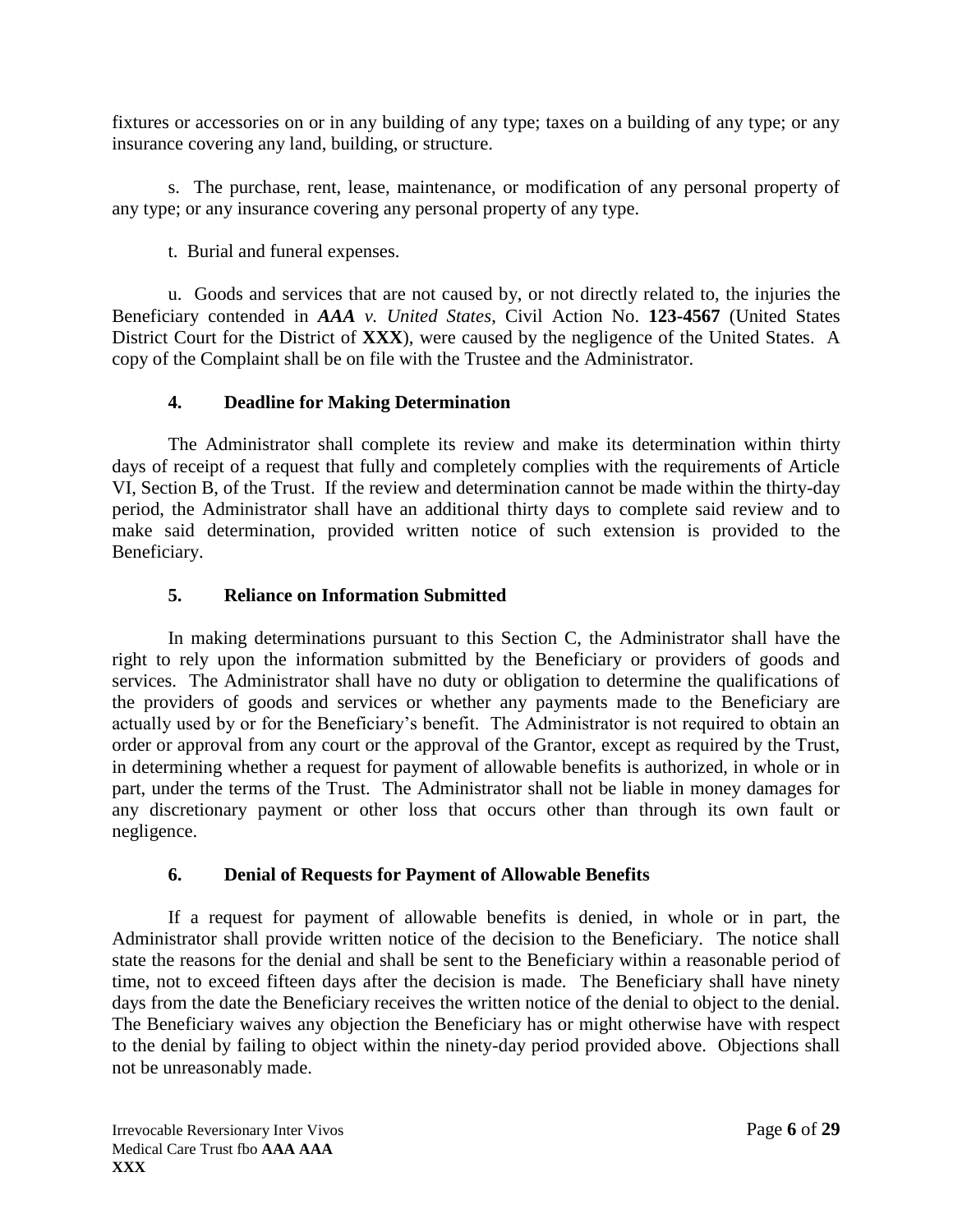## **7. Disputes**

If a dispute arises with respect to a request for payment of allowable benefits, the Administrator may refrain from taking any other or further action in connection with the disputed request for allowable benefits until the matter has been resolved.

## **Section D. Duty to Submit Requests for Payment to Other Sources of Benefits**

### **1. Submission of Requests for Payment to Other Sources of Benefits**

For each request for payment of allowable benefits determined by the Administrator to be payable from the Trust Estate, the Administrator shall submit the request for payment to any other source of benefits from which the Beneficiary is entitled to benefits or payment before notifying the Trustee under Section E, below, to make a payment from the Trust Estate. When submitting the request to other sources of benefits, the Administrator shall notify the other source that the Trust Estate, as provided in Article V of the Trust, was established by the Grantor as a secondary payer on any request for payment of allowable benefits.

## **2. Definition of Other Sources of Benefits**

For purposes of the Trust, the terms "other source of benefits," "another source of benefits," "other sources of benefits," are defined to mean any source of benefits or payments other than the Trust Estate, but shall not include any assets owned by the Beneficiary, the Beneficiary's parents, or the Beneficiary's legal guardian. Examples of "other source of benefits," "another source of benefits," or "other sources of benefits," shall include, but not be limited to, group or individual health insurance; automobile insurance; federal, state, local, or tribal program or insurance; Workers' Compensation; and liability insurance.

#### **3. Procedures in the Event the Other Sources of Benefits Refuse to Pay**

In the event another source of benefits to whom a request for payment of allowable benefits has been submitted refuses to pay the request, in whole or in part, the Administrator shall notify the Trustee pursuant to Section E, below, to make a payment from the Trust Estate for the allowable benefit to the extent otherwise authorized by the terms of the Trust. Thereafter, the Administrator shall seek reconsideration of the refusal to pay by the other source of benefits. In the event the other source of benefits reconsiders its refusal and agrees to pay the benefit, the payment from the other source of benefits shall be made payable to the Trust Estate and deposited by the Trustee into the Trust Estate.

#### **Section E. Duty to Notify Trustee to Pay Allowable Benefits From Trust Estate**

After the Administrator has determined that a request for payment of allowable benefits is authorized by the terms of the Trust, and to the extent the request has not otherwise been paid by another source of benefits after being submitted pursuant to Section D, above, the Administrator shall notify the Trustee in writing of the amount to be paid from the Trust Estate and the name of the person or entity to whom such payment is to be made.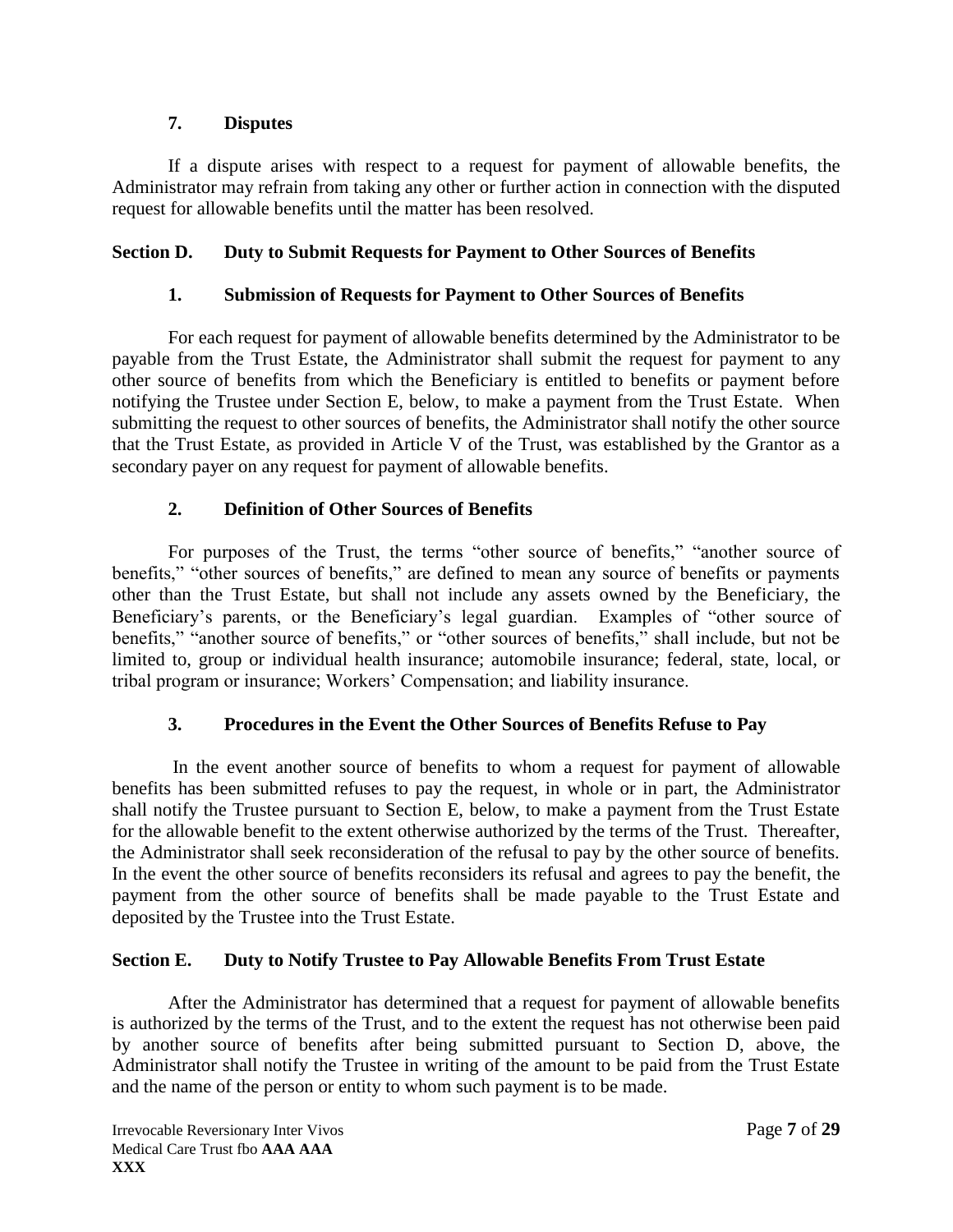## **Section F. Duty to Require Disclosure of Other Sources of Benefits and to Require Application or Enrollment with Other Sources of Benefits for Coverage**

## **1. Disclosure of Other Sources Of Benefits**

Within sixty days of the date the Trust is deemed established, and annually thereafter, the Administrator shall require the Beneficiary to disclose to the Administrator the identity of any source of benefits from which the Beneficiary is or may be entitled to payment or benefits for which the Trust is otherwise required to make payment. The term "other source of benefits" is defined in Section D, Paragraph 2, above. The Beneficiary must make a legitimate and reasonable effort to locate and identify all such sources of benefits.

### **2. Application or Enrollment with Other Sources of Benefits**

Whenever the Administrator learns of any other source of payment or benefits that may be available for the payment of any benefits that are otherwise allowed under the terms of the Trust, the Administrator shall determine whether payment of allowable benefits is available from such source. The Trustee shall notify the Administrator if it learns of any other such source of benefits. In the event the Administrator determines that payment of allowable benefits may be available from another source of payment or benefits, the Administrator shall require the Beneficiary to submit an application to the other source of benefits for coverage by that other source. Pursuant to Article X of the Trust, the Trustee is authorized to pay the costs (such as enrollment fees or premiums) of coverage by the other source, provided the Trustee and Administrator have determined that enrollment with such other source and the payment of the cost of coverage from the other source is in the best interests of the Trust Estate and the Grantor concurs. The Trustee shall not pay the cost of any new or current coverage except for that portion of the cost attributable to having the Beneficiary covered.

## **3. Failure to Disclose or Apply for Benefits from Other Sources**

In the event the Beneficiary refuses or fails to disclose the information required in Paragraph 1, above, or refuses or fails to apply for benefits from another source of payments or benefits as required in Paragraph 2, above, the Administrator shall determine the extent to which the other source of benefits would have otherwise paid for benefits that are otherwise allowed by the Trust. To the extent it appears to the Administrator, in its discretion, that the other source of benefits, upon receiving a valid application for benefits, may have paid, in whole or in part, a request for payment of allowable benefits that would otherwise be allowed by the Trust, the Administrator shall not authorize the payment of the request for payment of allowable benefits from the Trust Estate to the extent the other source would have paid had a valid application been submitted. The Trustee is authorized to take any reasonable legal action to enforce the requirements in the Trust that the Beneficiary provide to the Trustee and Administrator any information, documentation, authorizations, access, or signatures required by the terms of the Trust or as requested by the Trustee or Administrator in administering the terms of the Trust.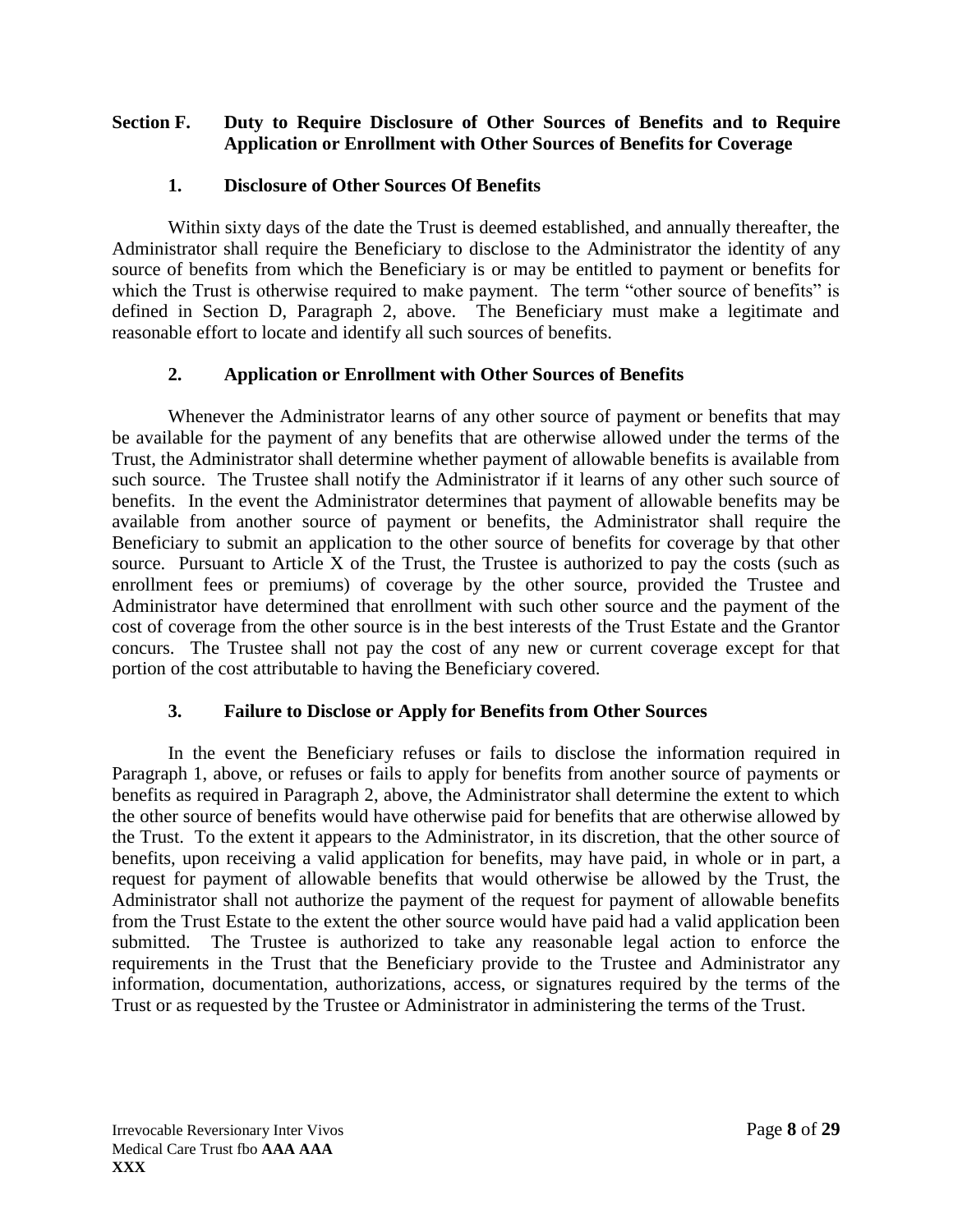### **Section G. Duty to Assist the Beneficiary**

The Administrator shall provide the Beneficiary with assistance in applying for payment of allowable benefits from the Trust Estate. The Administrator may, in its discretion, provide clerical and technical assistance to the Beneficiary in determining the availability of benefits from any source of benefits and in completing an application to any source of benefits.

## **Section H. Duty to Maintain Files**

The Administrator shall obtain and retain in its files a copy of all requests for payment of allowable benefits and supporting documentation, including receipts and itemizations. The Administrator shall permit the Trustee, the Grantor, and the Beneficiary or their designated representatives to examine all such files and documentation.

#### **ARTICLE VII THE DUTIES OF THE TRUSTEE**

### **Section A. Duty to Act as the Trustee**

The Trustee shall act as the Trustee and perform its fiduciary duties and responsibilities as defined by the terms of the Trust. The term "Trustee" includes the present Trustee and any successor of said Trustee, whether by appointment pursuant to the Trust, or by way of merger, consolidation, transfer of Trust business, or otherwise.

#### **Section B. Duty to Open Separate Account and to Manage the Trust Estate**

The Trustee shall open a separate account in the name of the Trust and deposit into such account the sum received from the Grantor pursuant to the Stipulation. The Trustee agrees to accept, hold, manage, invest, administer, and distribute the Trust Estate according to the terms of the Trust within the powers provided to the Trustee.

## **Section C. Duty to Make Payments From the Trust Estate**

#### **1. Payment of Allowable Benefits**

Upon receipt of written notification from the Administrator pursuant to Article VI, Section E, of the Trust that an allowable benefit is to be paid from the Trust Estate, the Trustee shall make the payment authorized by the Administrator in the amount and to the payee authorized by the Administrator. The Trustee shall not pay any request for payment of allowable benefits without the express written authorization of the Administrator. In making a payment, the Trustee shall have the right to rely upon the determinations of the Administrator that a payment is authorized by the terms of the Trust and that the amount to be paid from the Trust Estate and the payee are correct. The Trustee shall incur no liability for disbursements made in reliance on such determinations by the Administrator. The Trustee shall have no duty or obligation to determine the qualifications of the providers of goods and services or whether any payments made to the Beneficiary are actually used by or for the Beneficiary's benefit.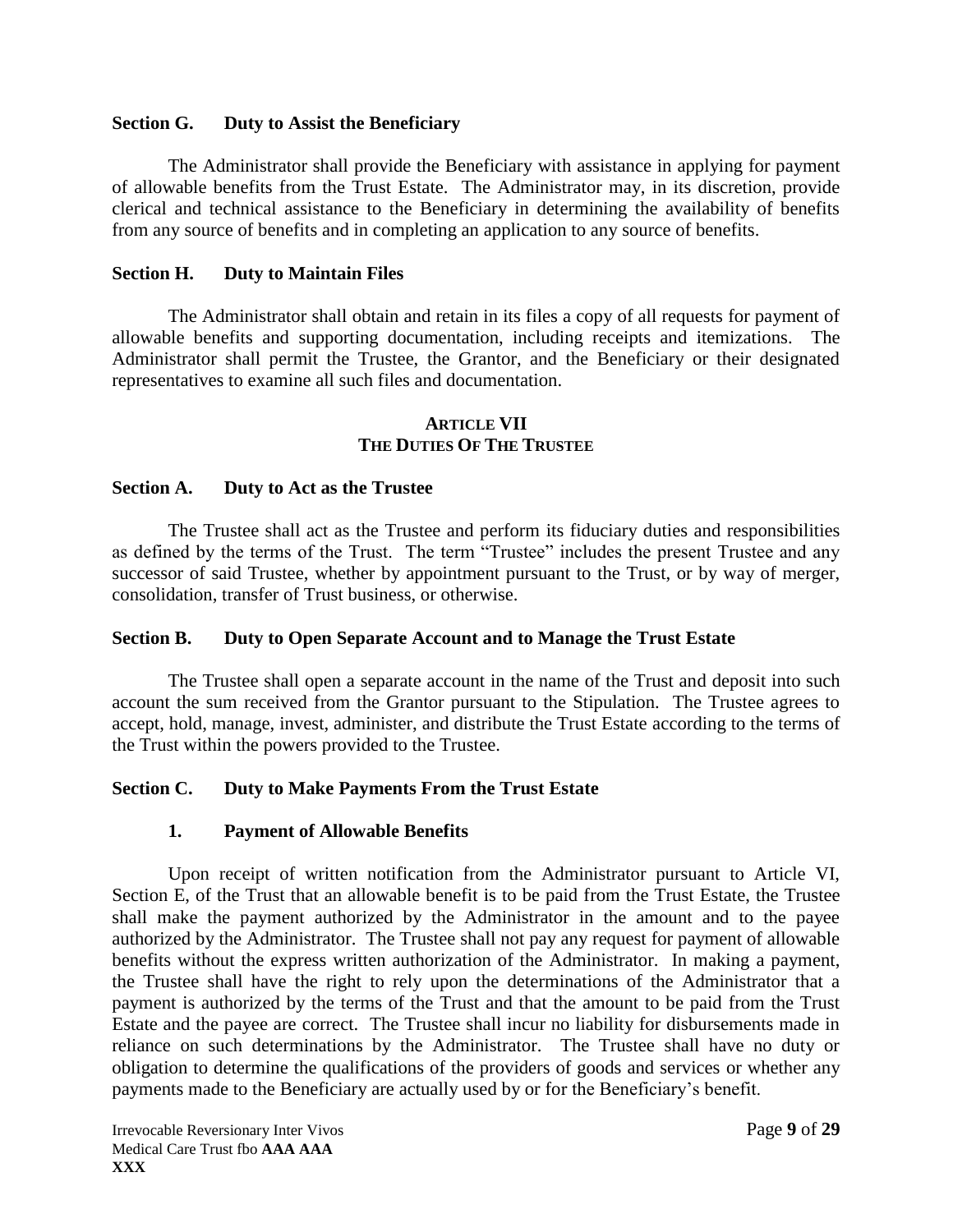## **2. Payment of Other Trust Expenses**

In addition to making payments pursuant to Paragraph 1, above, for allowable benefits authorized by the Administrator, the Trustee shall also pay the other expenses of the Trust and Trust administration to the extent allowed by the terms of the Trust.

## **3. Source of Payments Made From the Trust Estate**

Payments authorized by the Trust shall be paid first out of the income generated by the Trust Estate. At the end of each calendar year, any such income that has not been disbursed, expended, reserved, or otherwise accumulated, shall be accumulated and added to the Trust Estate as principal. In the event the income of the Trust Estate is insufficient in any single calendar year to make the payments authorized by the Trust, the Trustee, in its discretion, may invade the principal of the Trust Estate. However, the Trustee may not invade the principal of the Trust Estate by an amount to exceed Twenty Thousand Dollars (\$20,000.00) in any single calendar year without giving prior written notice to the Beneficiary and Grantor. The purpose of the notification requirement is to advise the Beneficiary and Grantor and to permit either of them to question payment requests that may jeopardize the long-term viability of the Trust Estate. The mere fact that such notice is given, however, shall not affect the obligation of the Trustee to make payments that are otherwise authorized by the Trust. For the purpose of this Paragraph 3, any annuity payments into the Trust Estate during any calendar year shall be considered income in determining the amount available for expenditure before the Trustee is considered to have invaded the principal of the Trust Estate, but shall not be considered in determining the fees of the Trustee or Administrator unless otherwise allowed under the Trustee's and Administrator's standard schedule of fees. In the event the income and principal of the Trust Estate are insufficient in any single calendar year to make the payments authorized by the Trust, the Trustee shall make payments only to the extent funds are available in the Trust Estate. The Trustee shall not borrow from any source to make payments when the income and principal of the Trust Estate are insufficient in any single calendar year to make the payments authorized by the Trust. In the event the Trust Estate becomes Zero Dollars (\$0.00) and there is no income or annuity payments due in the future, the Trust shall be deemed terminated and the Trustee shall close the Trust according to the procedures set forth in Article XIX.

## **4. Discretion of Trustee in Making Payments**

The Trustee is not required to obtain an order or approval from any court or the approval of the Grantor, except as required by the Trust, in making payments from the Trust Estate. The Trustee shall not be liable in money damages for any payment or other loss that occurs other than through its own fault or negligence. Until the Trustee has received, at the location where the Trust Estate is being administered, written notice of the Beneficiary's death or of any other event upon which the right of payments may depend, the Trustee shall incur no liability for making payments authorized by the Trust.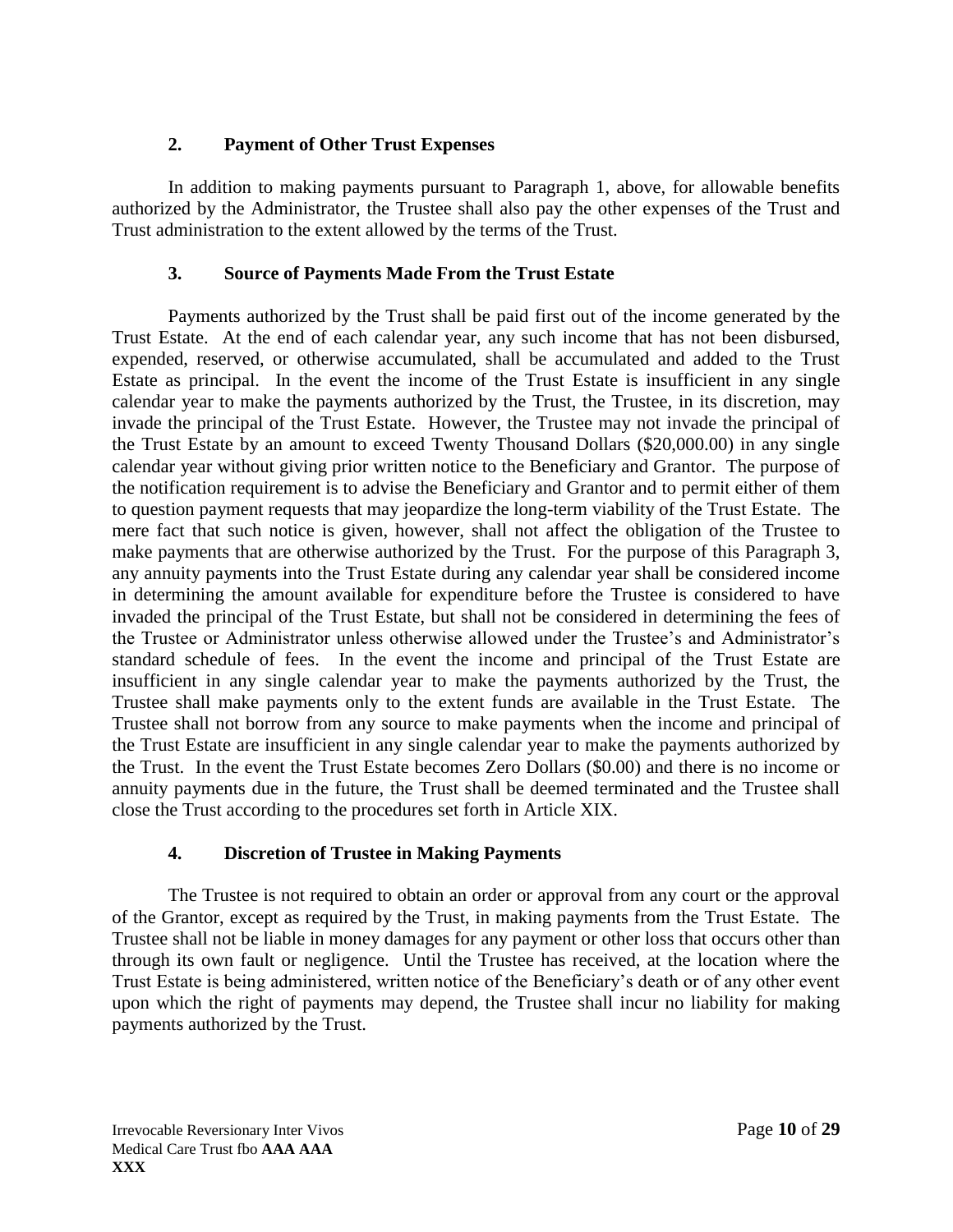#### **Section D. Duty to Recover Payments**

If subsequent to a payment of an allowable benefit, the Trustee determines that the payment should not have been made or should have been made in a lesser amount or that the Beneficiary has been reimbursed from another source of benefits for such benefit, the Trustee shall offset the amount of such payment to the extent of the overpayment. The Trustee is also authorized to take reasonable legal action as may be necessary to reimburse the Trust Estate for an overpayment or to collect payments from other sources of payment. For purposes of the Trust, the term "overpayment" shall mean any of the following: any payment that should not have been made; any payment that should have been made in a lesser amount; any payment of an expense for which there has been payment or reimbursement from another source of benefits; and any payment of an expense that should have been paid from another source of benefits.

#### **Section E. Duty to Maintain Files and Accounts and to Render Statements of Account**

The Trustee shall obtain and retain in its files a copy of the receipts and itemizations for all expenses paid by the Trust Estate. The Trustee shall also maintain a system of accounting and books of account with respect to the income, expenses, and assets of the Trust Estate which conform to the generally accepted principles and practices of accounting. The Trustee shall permit the Grantor, the Administrator, and the Beneficiary or their designated representatives to examine all accounts, files, and documents relating to the Trust and the Trust Estate.

The Trustee shall render a statement of the administration of the Trust Estate to the Administrator, the Grantor, and the Beneficiary. The statement shall be made at least quarterly. Copies of all tax filings, if any, filed on behalf of the Trust Estate shall similarly be furnished. The Grantor and the Beneficiary shall each have ninety days from the date of receipt of each statement to object thereto. If the Grantor timely objects to any payment from the Trust Estate, or to the reasonableness thereof, or the necessity therefore, no such payment or similar payment shall be authorized or made in the future, except on written notice to the Grantor. The failure of the Grantor or the Beneficiary to object to an item on a statement or to a particular payment noted in the statement shall be conclusive as to such item or payment but shall not preclude the Grantor or the Beneficiary from objecting to like items or payments appearing in future statements. Objections shall not be unreasonably made.

The Trustee is authorized to provide a copy of the statement of the administration of the Trust Estate to any court of competent jurisdiction which may require the same, upon the consent of the Beneficiary.

#### **ARTICLE VIII THE DUTIES AND RESPONSIBILITIES OF THE BENEFICIARY**

The Beneficiary has the duty and responsibility to cooperate with the Administrator and Trustee to the extent the terms of the Trust require the Administrator and the Trustee to obtain the cooperation of the Beneficiary in carrying out their respective duties and responsibilities. The Beneficiary also has the duty and responsibility to submit requests for payment of allowable benefits as required by the Trust; to provide signatures, authorizations, documentation, or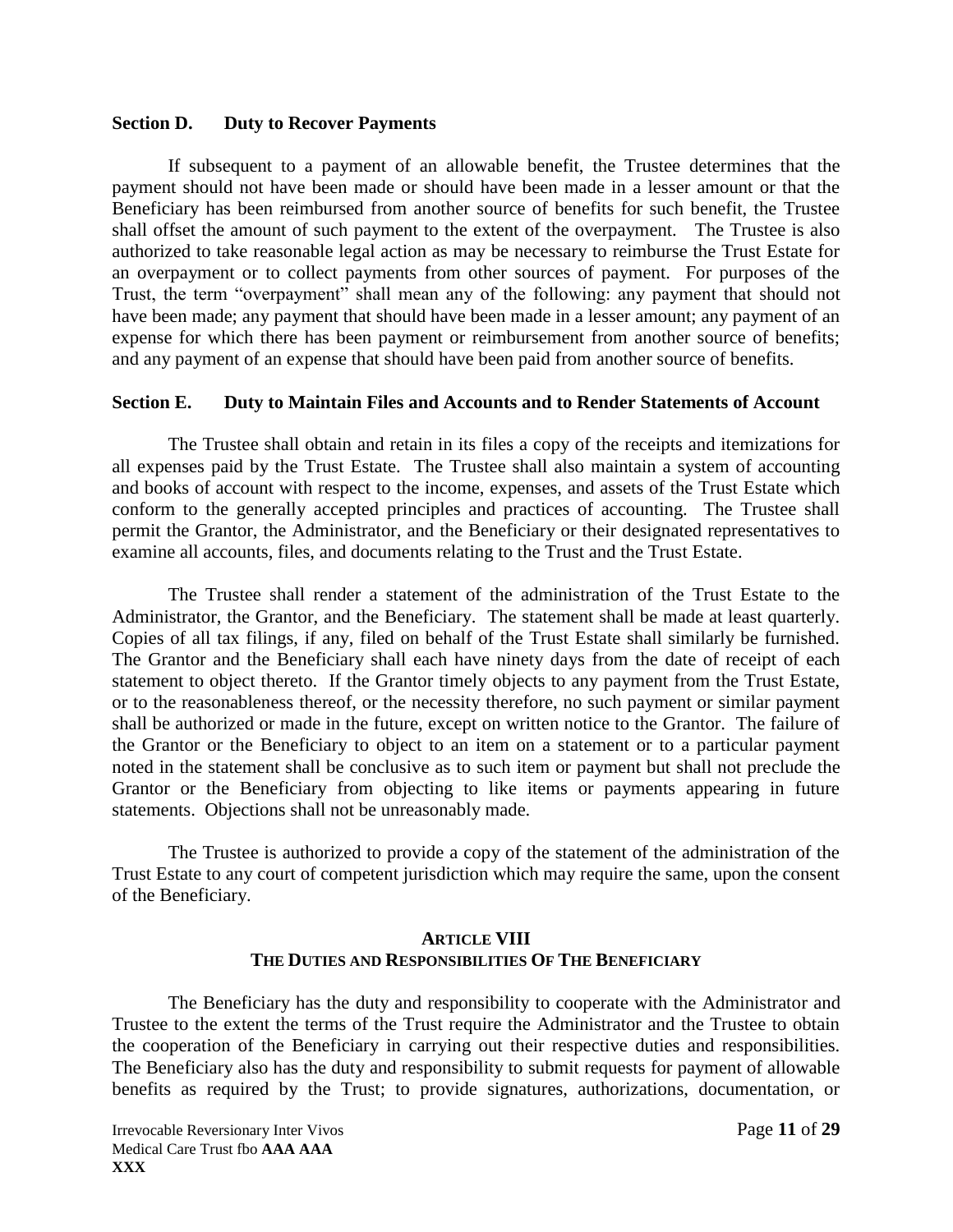information necessary for the carrying out of the terms of the Trust; to identify other sources of payments or benefits; to apply to other sources of payments or benefits for coverage; and to assist the Administrator and Trustee in obtaining payments or reimbursement from other sources of payments or benefits. The Beneficiary also has the duty and responsibility to transmit to the Trust Estate any amount received by the Beneficiary from another source of payments or benefits in reimbursement for, or payment of, an expense that has been paid or will be paid from the Trust Estate.

### **ARTICLE IX ALLOWABLE BENEFITS**

#### **Section A. Definition of Allowable Benefits**

The term "allowable benefits" is defined to mean only those benefits specifically enumerated in Section B below. The term "allowable benefits" is further defined to mean only those specifically enumerated benefits in Section B, below, that are (I) incurred after the date the Trust is deemed established, as defined in Article V of the Trust; (ii) incurred before the date the Trust is deemed terminated, as defined in Article XIX of the Trust; (iii) necessary and reasonable; (iv) caused by, or directly related to, the injuries the Beneficiary contended in **AAA** *v. United States*, **123-45-678** (United States District Court for the District of **XXXX**), were caused by the alleged negligence of the United States; and (v) exclusively for the benefit of the Beneficiary, unless otherwise specifically authorized by the terms of the Trust.

#### **Section B. Enumeration of Allowable Benefits**

### **1. Medical Treatment and Care Outside the Beneficiary's Principal Place of Residence**

The Administrator shall authorize and the Trustee shall pay for the Beneficiary's medical treatment and care outside the Beneficiary's principal place of residence, including, but not limited to, medical treatment and care for the diagnosis, cure, mitigation, or prevention of disease, illness, injury, or disability. The Administrator shall authorize and the Trustee shall pay for the services of physicians, surgeons, psychiatrists, psychologists, dentists, physician's assistants, registered nurses, licensed practical nurses, licensed or certified nurse's aides, radiologists, laboratory technicians, and other similarly licensed or certified health care personnel for the purpose of providing medical treatment and medical care to the Beneficiary outside the Beneficiary's principal place of residence.

The Administrator shall not authorize and the Trustee shall not pay for any type of care or services, whether such care or services are medical or non-medical, surgical, psychiatric, psychological, unskilled nursing care, counseling, companion services, cleaning services, personal attendant services, personal assistant, attendant care, custodial care and services, respite care, in the Beneficiary's principal place of residence or in any other person's home, regardless of the Beneficiary's medical or non-medical condition or needs, except to the extent specifically authorized in Paragraph 2 below.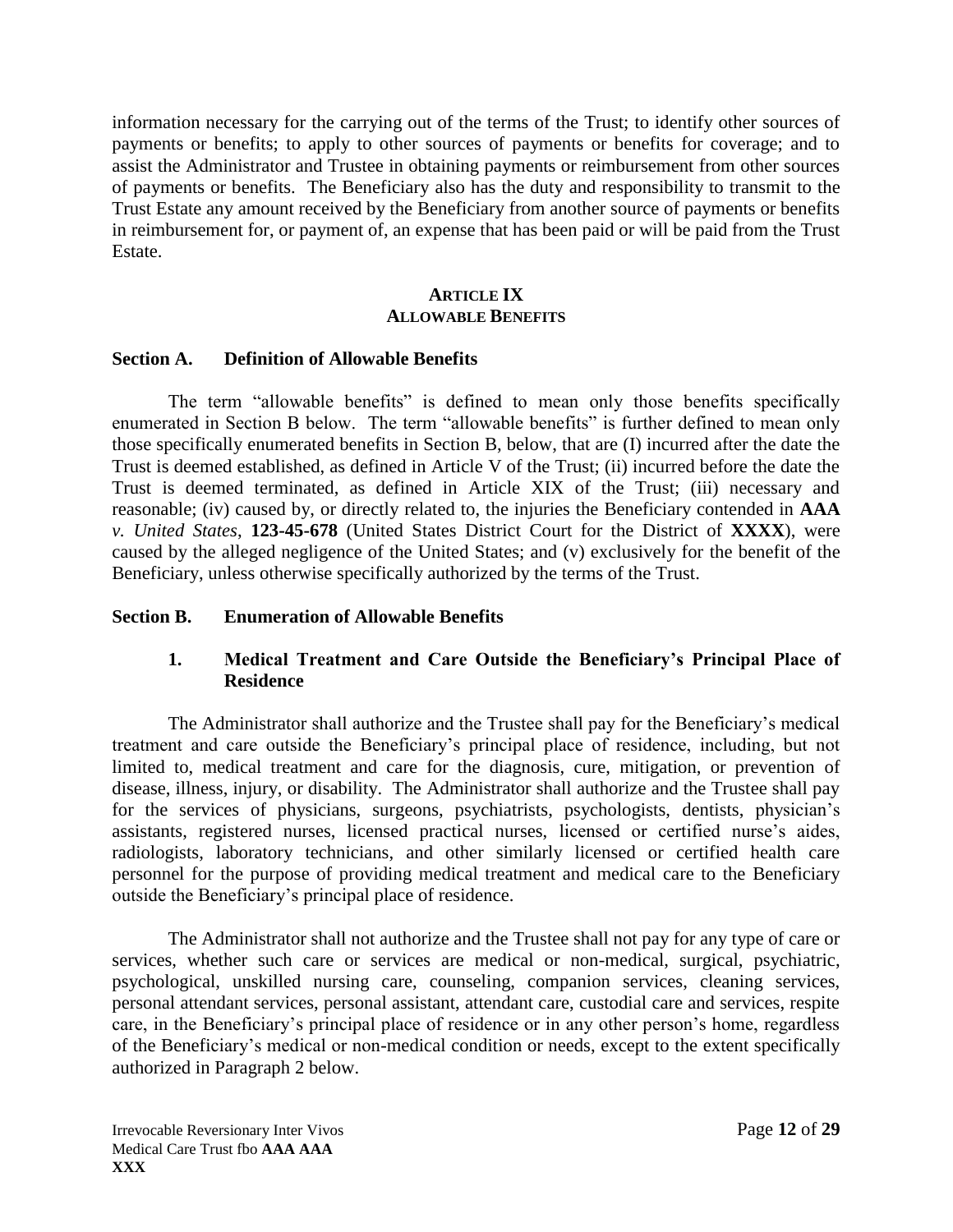For purposes of this Trust, the phrase "Beneficiary's principal place of residence" shall mean any dwelling owned, rented, or leased by the Beneficiary or by a parent of the Beneficiary in which the Beneficiary is living and residing.

## **2. In-home Attendant and Respite Care**

a. For purposes of this Trust, the term "in-home attendant and respite care" is defined to mean medical treatment and care, non-medical care (including care that may be provided by a parent or guardian), psychological or psychiatric treatment and care, skilled nursing care (i.e., care that requires a registered nurse or a licensed practical nurse), unskilled nursing care, counseling, companion services, cleaning services, personal attendant services, personal assistant services, attendant care, custodial care and services, respite care, and all other types of care, services, assistance, attendant care, and support that may be provided to, or is needed by, the Beneficiary in the Beneficiary's principal place of residence (as defined in Paragraph 1, above).

b. In-home attendant and respite care may be authorized and paid only to the extent and under the circumstances specifically authorized by this Paragraph 2. Subject to the following terms and conditions, the Administrator shall authorize and the Trustee shall pay the Beneficiary for the Beneficiary's in-home attendant and respite care service needs:

i. The Beneficiary must be physically present in the Beneficiary's principal place of residence at such time as the in-home attendant and respite care services are provided. Payment is not authorized under this Paragraph 2 if the Beneficiary is not physically present in her principal place of residence at the time such in-home attendant and respite care services are provided. For any period of time that the Beneficiary is not physically present at the Beneficiary's principal place of residence, including a period of time when the Beneficiary is a patient at a hospital, or is a resident at, or is admitted to, a hospital, nursing home, foster home, foster care facility, residential care facility, licensed group home, long-term care facility, or hospice facility, the Administrator shall not authorize and the Trustee shall not pay for any inhome attendant care under this Paragraph 2.

ii. Subject to the terms and conditions of this Paragraph 2.b., the Administrator shall authorize and the Trustee shall pay a maximum of **XX** hours per week for in-home attendant care services.

iii. The Administrator shall authorize and the Trustee shall pay for in-home attendant and respite care under this Paragraph 2 at the skill level of in-home attendant and respite care services that is medically necessary (as defined in Article VI, Section C, Paragraph 3.g., above) and at the reasonable and customary charge (as defined in Article VI, Section C, Paragraph 3.h. above) for that skill level for providing such in-home attendant care services.

However, in the event that the person providing in-home attendant and respite care services authorized by this Paragraph 2 is a spouse, partner, child, parent, guardian, custodian, conservator, family member, relative, or household member of the Beneficiary, the Administrator shall authorize and the Trustee shall pay such spouse, partner, child, parent, guardian, custodian, conservator, family member, relative, or household member of the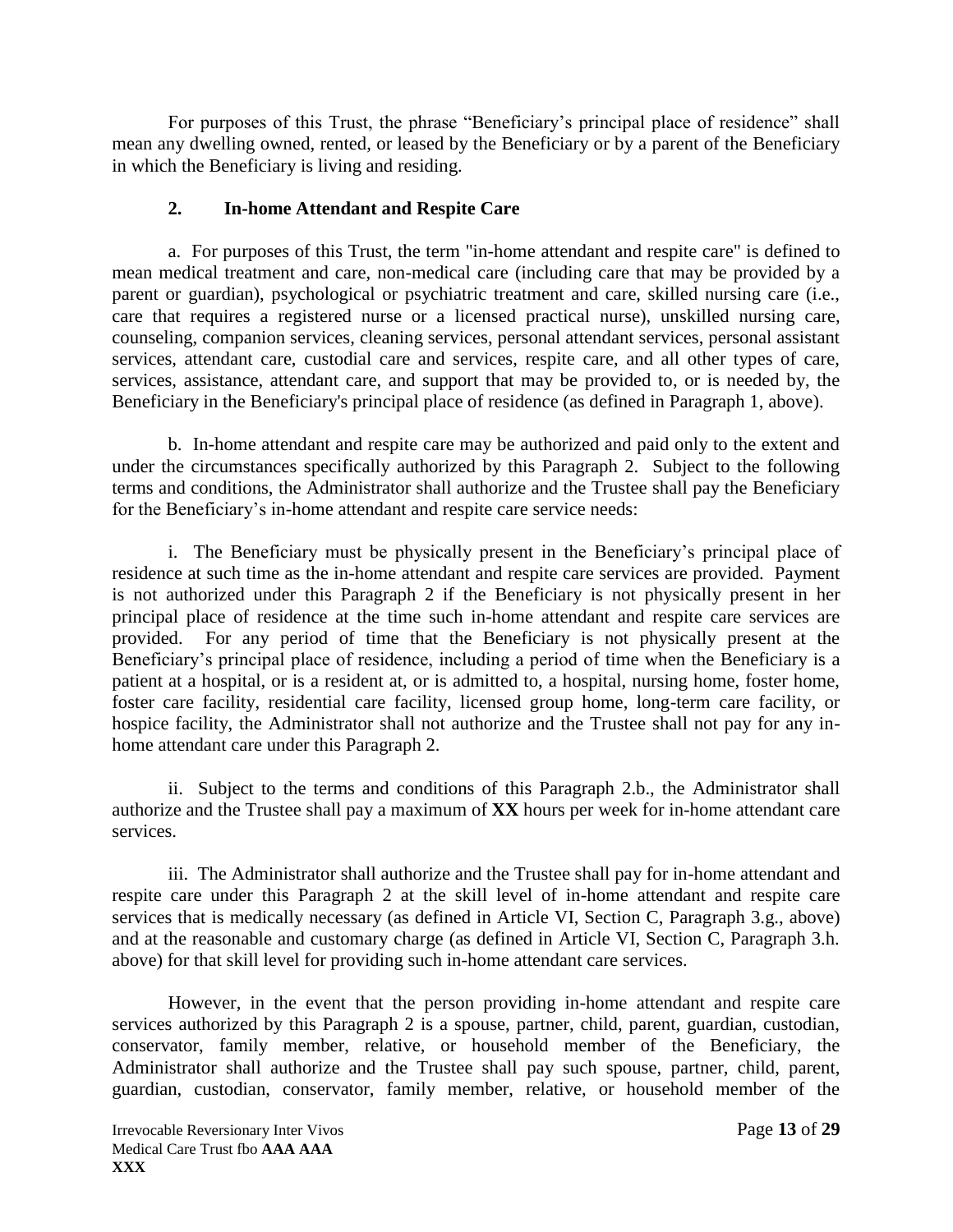Beneficiary an hourly rate of pay equal to the hourly rate then being charged by a home health aide (but not the hourly rate of a licensed practical nurse, registered nurse, or any skill level in excess of the minimum skill level required to be a home health aide or nurse's aide) in the local community or geographic area in which the Beneficiary is physically residing who is hired as a contractor directly by a person requiring such services (as opposed to the local hourly rate then being charged by an agency or business to provide a home health aide or nurse's aide to a person requiring such services). For purposes of this Trust, the terms "relative," "family member," and "household member" shall include but not be limited to a parent (by blood, adoption, or otherwise), a spouse (by marriage or common law), a child (by blood, adoption, or otherwise), a grandparent, a sibling (by blood, adoption, or otherwise), an aunt, an uncle, a niece, a nephew, a guardian, a guardian ad litem, a conservator, a custodian, a house-mate, or a roommate.

iv. The Administrator shall authorize and the Trustee shall pay only one provider of inhome attendant and respite care services per hour, regardless of the Beneficiary's medical needs, the type of services being provided, or the person or skill level of the person providing such services.

v. In addition to the services authorized in Paragraph 2.b.i-iii, above the Administrator shall authorize and the Trustee shall pay for a maximum of **XX** hours during one weekend per month for respite care.

c. Except to the extent expressly authorized in this Paragraph 2, the Administrator shall not authorize and the Trustee shall not pay for in-home attendant and respite care regardless of the Beneficiary's medical needs, the type of services being provided, or the person or skill level of the person providing such services.

## **3. Emergency Room, Hospital, and Residential Care Facility**

The Administrator shall authorize and the Trustee shall pay for the cost of the Beneficiary's admission to any hospital or emergency room. In addition, the Administrator shall authorize and the Trustee shall also pay for the cost of admission to a nursing home or other type of licensed residential care facility (including a licensed group home, long-term care facility, and a licensed foster home, except not any foster home that is in any way owned, in whole or part, or operated by the Beneficiary's family, which shall include his spouse, children, siblings, relatives, whether by blood, adoption, or marriage). The cost of admission to any facility authorized in this Paragraph 3 shall include room, board, and medical expenses. Except to the extent expressly authorized in this Paragraph 3, the Administrator shall not authorize and the Trustee shall not pay for the cost of admission to or residence at any other type of facility other than stated in this Paragraph 3.

## **4. Therapy Services**

a. The Administrator shall authorize and the Trustee shall pay for the Beneficiary's physical, speech, and occupational therapy as necessitated by the Beneficiary's medical condition, provided that the Beneficiary's treating physician orders such therapy and certifies in writing that the Beneficiary is capable of benefitting from such therapies and provided further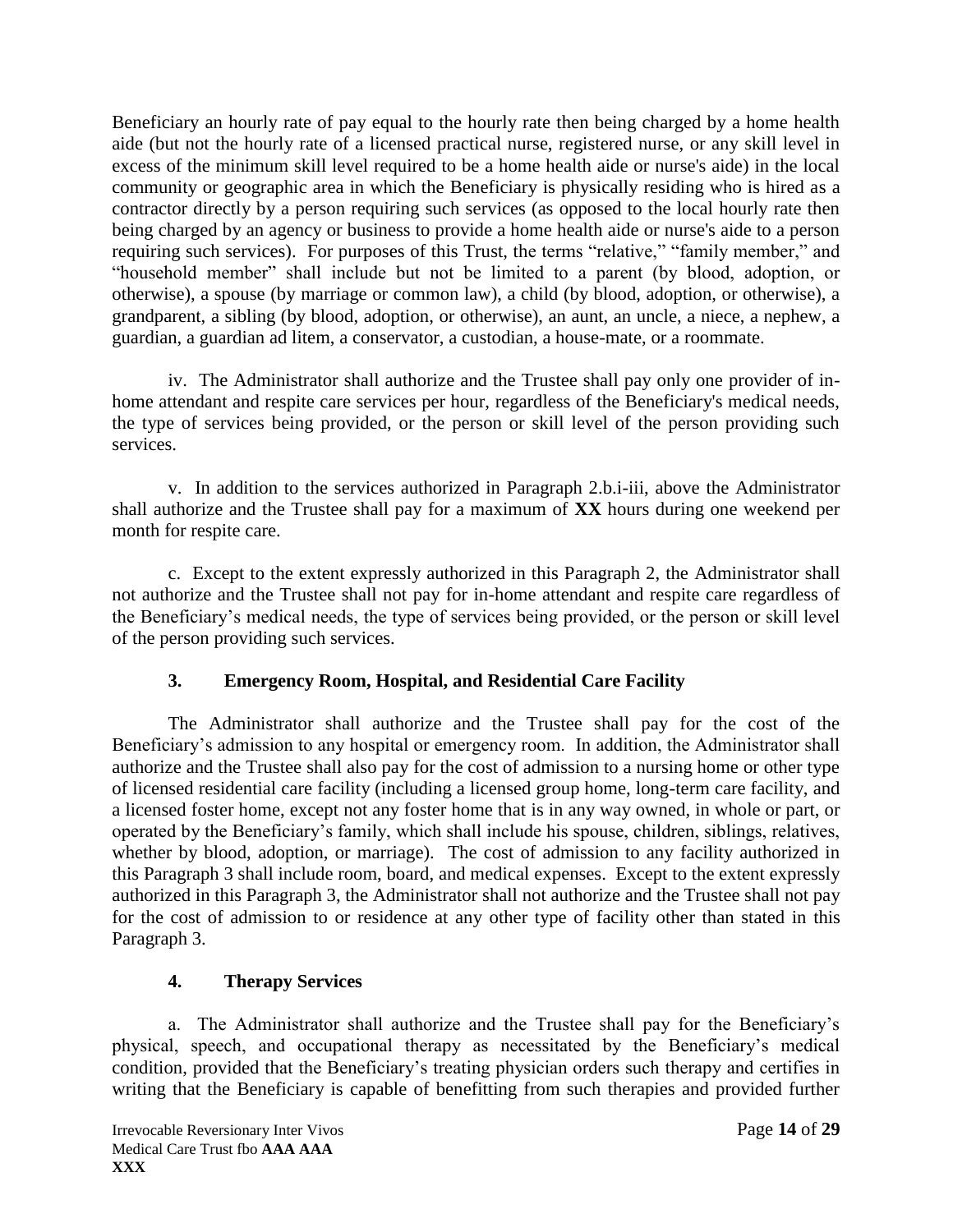that such therapies are administered by licensed health care providers, licensed therapists, or therapists trained in generally accepted therapy modalities provided such therapists are subject to supervision. In the event the Beneficiary is receiving therapy at no cost under any program provided, sponsored, or paid for, directly or indirectly, jointly or severally, by the United States, any State of the United States, any Territory of the United States, or the District of Columbia, or is receiving therapy provided, sponsored, or paid for by any private program or insurance, or is receiving therapy at a facility, the Administrator shall authorize and the Trustee shall pay only the amount necessary to supplement the therapies the Beneficiary is receiving under such statutes, programs, or insurance.

b. Except to the extent expressly authorized in this Paragraph 4, the Administrator shall not authorize and the Trustee shall not pay for therapy services regardless of the Beneficiary's needs, the type of services being provided, or the person or skill level of the person providing such services.

## **5. Prescription Drugs and Medicines; Medical Devices; Medical Appliances; Durable Medical Equipment; Medical Supplies; and Medical Diagnostic Procedures and Testing**

The Administrator shall authorize and the Trustee shall pay for prescription drugs and medicines; medical devices; medical appliances; durable medical equipment; medical supplies; and medical diagnostic procedures and testing. In the event the Administrator has authorized and the Trustee has paid for a medical device, medical appliance, or durable medical equipment, the Administrator shall authorize and the Trustee shall pay for the cost of maintenance on any such item that was purchased from Trust Estate funds.

Notwithstanding any definition of medical devices, medical appliances, durable medical equipment, or medical supplies to the contrary, the following items shall not be paid under this Paragraph 5:

a. Any expenses relating to a motor vehicle. The types of expenses precluded by this subparagraph include but shall not be limited to: the purchase, lease, or rent of a motor vehicle; the repair, maintenance, or modification (including any equipment to be installed during such modification) of a motor vehicle; taxes or insurance on a motor vehicle; and all other types of expenses or costs associated with a motor vehicle or the operation of a motor vehicle.

b. Any expenses relating to a home or real estate. The types of expenses precluded by this subparagraph include but shall not be limited to: the purchase, lease, or rent of a home or real estate; the construction, renovation, modification, repair, or addition to a home or real estate; expenses relating to access to a home or real estate or access or mobility within a home or real estate; fixtures for a home or real estate; insurance or taxes on a home or real estate; and all other types of expenses relating to a home or real estate.

c. Swimming pools, lap pools, spas, whirlpools, or saunas; leisure/exercise/ recreational equipment.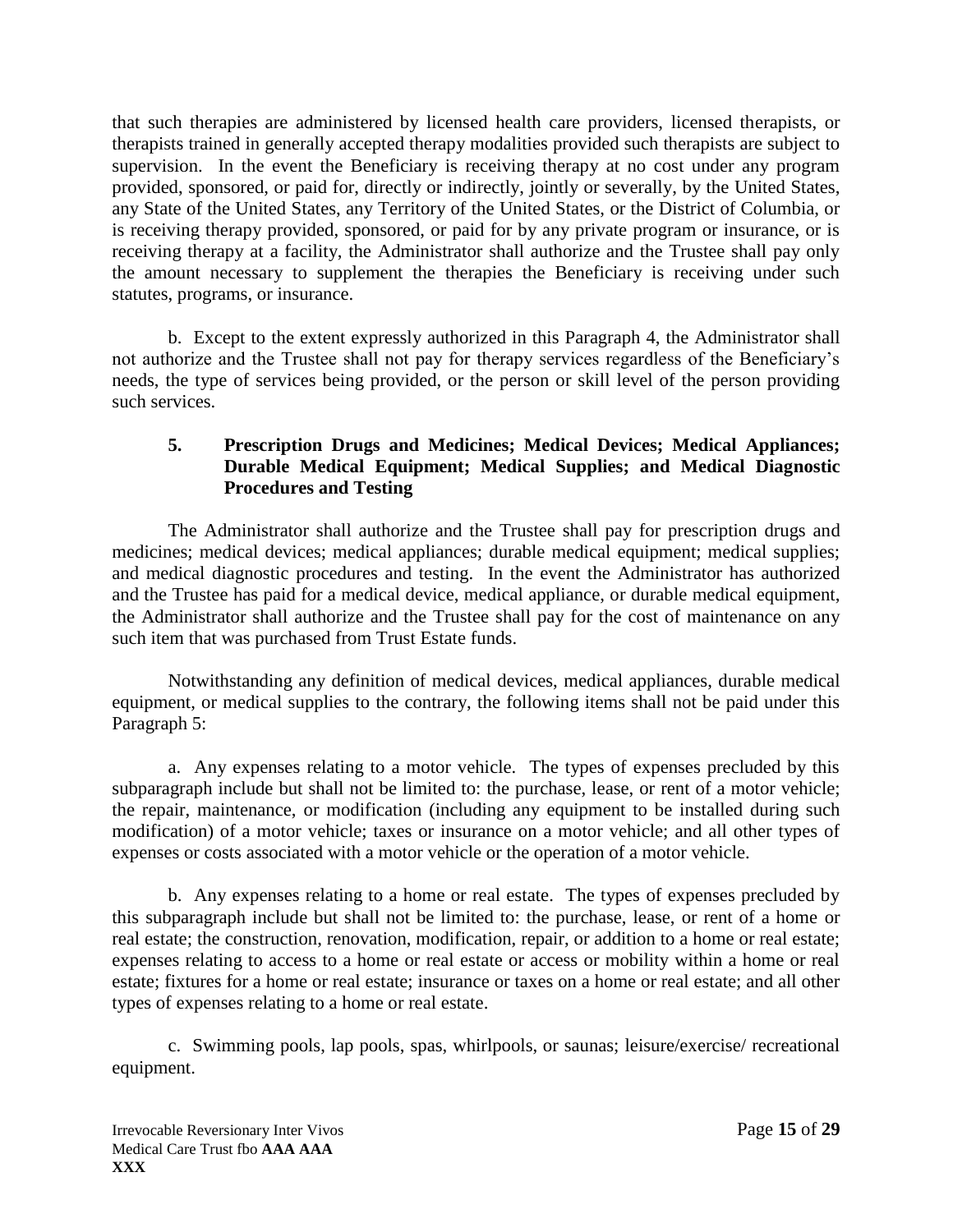d. The construction, rent, or lease of any facility or structure for any type of therapy or for any other purpose.

e. Computers, computer hardware, computer software, and computer peripherals, except to the extent the computer or computer hardware has been or will be implanted in the Beneficiary, is a component in such implant in the Beneficiary, is a component of a medical appliance or device, or is a computer peripheral or software specifically and exclusively designed for a person with visual impairment.

The Administrator may make arrangements with a firm such as PMSI (Pharmacy Management Services, Inc., P.O. Box 20248, Tampa, Florida 33622-0248; 1-800-237-7676) or another similar service for advance deposit for drugs and services as may be to the benefit and convenience of the Beneficiary if prescription services are not available through governmental programs or private insurance.

## **6. Transportation**

The Administrator shall authorize and the Trustee shall pay for reasonably incurred transportation expenses of the Beneficiary (including ambulance hire) primarily for and essential to obtaining emergency medical care, emergency medical treatment, or emergency medical services. The Administrator shall not authorize and the Trustee shall not pay for any other transportation expenses.

## **7. Health Insurance**

The Administrator shall authorize and the Trustee shall pay the enrollment fees or premiums of health insurance coverage for the Beneficiary, provided that the Trustee and Administrator have determined that such costs of coverage for the Beneficiary are in the best interests of the Trust Estate and provided further that the Grantor concurs. In the event the Trustee and Administrator determine under this Paragraph 7, and under Article VI, Section F, Paragraph 2, and Article X, Paragraph 3, that some or all of the cost of health insurance coverage for the Beneficiary should be paid by the Trust Estate, the fact that the health insurance policy under consideration also covers medical claims that this Trust would not otherwise pay under the terms of Article IX, or also provides coverage to persons other than the Beneficiary, should not be used to reject a request by the Beneficiary for the payment of the cost of enrollment fees or premiums, provided however that the Trust shall not pay any costs of coverage for any person other than the Beneficiary.

## **8. Motor Vehicle Allowance**

The Administrator shall not authorize and the Trustee shall not pay for any expenses relating to a motor vehicle. The types of expenses precluded by this Paragraph 8 include but shall not be limited to: the purchase, lease, or rental of a motor vehicle; the repair, maintenance, or modification (including any equipment to be installed during such modification) of a motor vehicle; taxes or insurance on a motor vehicle; and all other types of expenses or costs associated with a motor vehicle or the operation of a motor vehicle.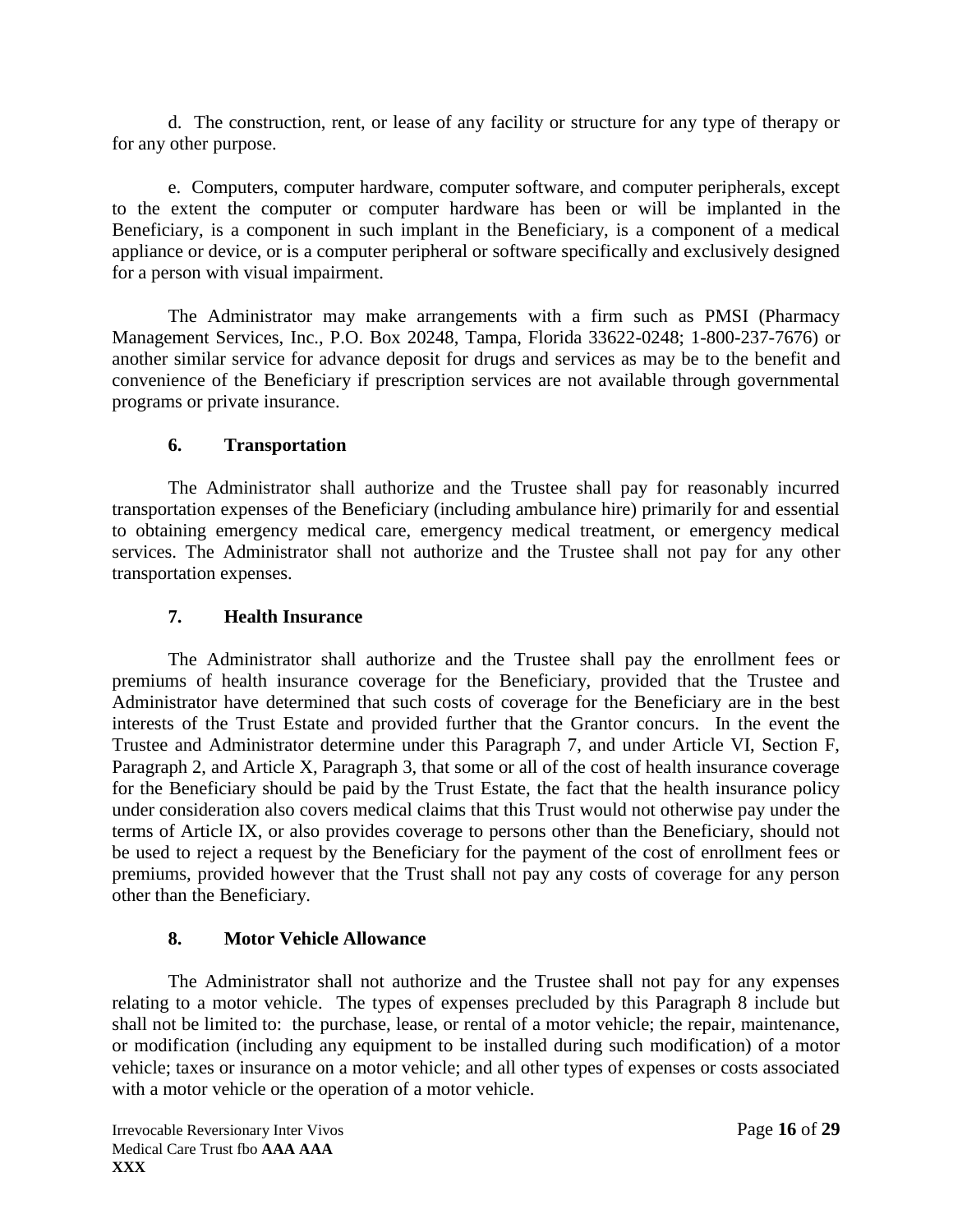#### **9. Home Allowance**

The Administrator shall not authorize and the Trustee shall not pay for any expenses relating to a home or real estate. The types of expenses precluded by this Paragraph include but shall not be limited to: the purchase, lease, or rent of a home or real estate; the construction, renovation, modification, repair, or addition to a home or real estate; expenses relating to access to a home or real estate or access or mobility within a home or real estate; fixtures for a home or real estate; insurance or taxes on a home or real estate; and all other types of expenses relating to a home or real estate.

However, to help defray expenses related to home modification, repair or addition of fixtures necessitated as a result of those injuries as described above, upon submission of the required documentation, the Administrator shall authorize and the Trustee shall pay to the Beneficiary a life-time maximum allowance not to exceed **\$ XXX**. The Administrator shall not authorize and the Trustee shall not make a payment authorized by this Paragraph 9 unless the Beneficiary is residing and actually living on a full-time basis in her principal place of residence, as defined in Paragraph 1, above, at the time the request for payment is submitted to the Administrator.

## **10. Miscellaneous Expenses**

The Administrator shall not authorize and the Trustee shall not pay miscellaneous expenses of the Beneficiary. For purposes of the Trust, the term "miscellaneous expenses" shall mean any expense of the Beneficiary that is not otherwise specifically authorized by the terms and conditions of the Trust, regardless of the Beneficiary's medical or other needs.

## **ARTICLE X THE POWERS OF THE TRUSTEE**

The Trustee shall have the following enumerated powers and all those powers provided by the laws of the Trustee's domicile, provided such powers are not inconsistent with the powers enumerated herein or the terms of the Trust. The Trustee shall exercise these powers in its sole discretion and without license or leave of any court.

1. To pay allowable benefits from the Trust Estate to the extent authorized by the terms and conditions of the Trust.

2. To employ at its option and with prior consent of the Beneficiary any person or business for the purpose of providing allowable services to or for the Beneficiary, provided the Trustee determines that employment by the Trust directly is more economical than paying a third party to arrange for the provision of such services and that it will not detract from the quality of services provided to the Beneficiary.

3. To pay the cost of enrollment or premiums for benefits from a source of benefits other than the Trust, including health insurance, according to the terms and conditions of the Trust.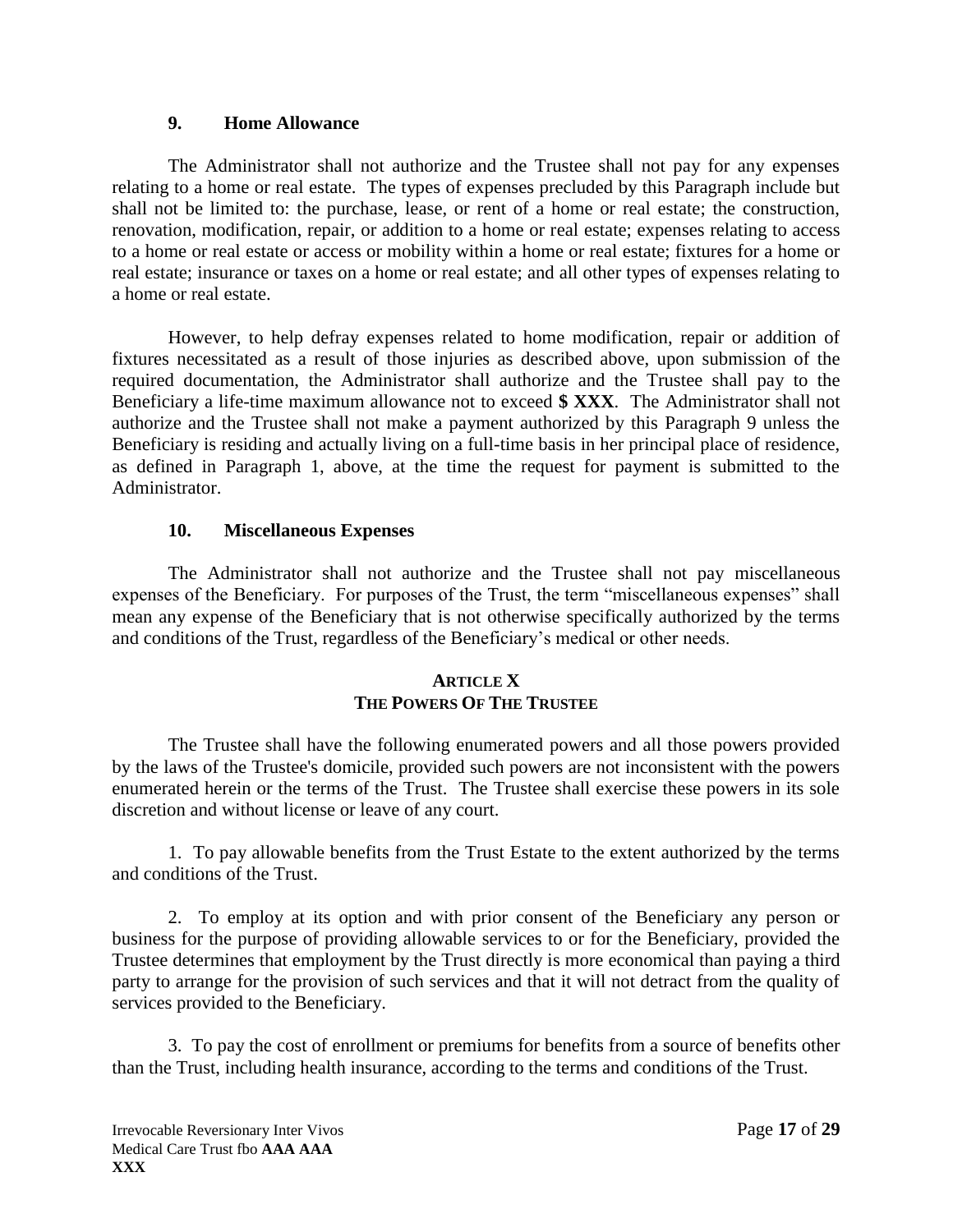4. To pay or reserve sufficient funds to pay all expenses related to the management and administration of the Trust, including all assessments, charges, fees, taxes, or other expenses incurred in the administration, enforcement, or protection of the Trust and the Trust Estate not otherwise precluded by state law or any other provision of the Trust. Such expenses shall include the fees of the Trustee and the Administrator to the extent authorized in Article XIII of the Trust. The Trustee shall not pay any fees, legal or otherwise, any costs, or any expenses relating to the establishment, administration, or termination of a guardianship or conservatorship for the Beneficiary. The Trustee shall not pay any fees, legal or otherwise, any costs, or any expenses incurred by either the Beneficiary or Grantor in resolving any disputes, questions, or interpretations arising under the Trust. The Trustee shall not pay any fees, legal or otherwise, any costs, or any expenses incurred by the Beneficiary in seeking or obtaining benefits from any source of benefits other than the Trust, except that the Trustee shall pay the cost of enrollment or premiums for benefits from a source of benefits other than the Trust, including health insurance, according to the terms of the Trust. In the event the Trustee must retain legal counsel to represent the interests of the Trustee, the Administrator, or the Trust Estate in resolving any dispute, question, or interpretation arising under the Trust or to represent the Trustee, the Administrator, or the Trust Estate in the administration or protection of the Trust and the Trust Estate or for the purpose of enforcing the terms of the Trust, the Trustee is prohibited from retaining any attorney or law firm who represents or has represented the Beneficiary or any relative of the Beneficiary or any guardian or conservator of the Beneficiary unless the Trustee can demonstrate to the Grantor by clear and convincing evidence that there is no actual conflict of interest, no apparent conflict of interest, and no appearance of a conflict of interest between said attorney or law firm and the interests of the Grantor. The Trustee must take into account that the establishment of this Trust was part of a settlement of a Federal Tort Claims Act suit filed by the Beneficiary against the United States of America as a defendant and that the United States of America is the Grantor of this Trust.

5. To retain any property held in the Trust Estate for as long as the Trustee shall deem it advisable, provided the Trustee takes into account the purpose of the Trust.

6. To invest and reinvest in, and to acquire by purchase, exchange, or otherwise, intangible property such as stocks, bonds, securities, mutual funds, certificates of deposits, bank savings or checking accounts, foreign or domestic, or interests of participation therein (including common Trust Estate funds and mutual funds associated with the Trustee), without regard to the proportion any such property may bear to the entire amount held without any obligation to diversify, to the extent consistent with the purpose of the Trust and prudent investment rules. In the event the Trust Estate is less than One Hundred Thousand Dollars (\$100,000.00) for three consecutive years and there is no reasonable basis to expect that the Trust Estate shall subsequently exceed One Hundred Thousand Dollars (\$100,000.00), the Trustee may limit Trust investments to certificates of deposit and bank savings and checking accounts in an FDIC insured financial institution. The Trustee may receive compensation from internal funds. Investments in such internal funds may be charged fees and expenses at the rate and according to the formula set forth in the prospectus applicable to the investment. The Trustee may also use the services of affiliated brokerage services as it deems appropriate in its sole discretion in connection with the purchase or sale of account assets. Any such transactions will be deemed appropriate, even where the Trustee has an underwriter's interest or charges fees or commissions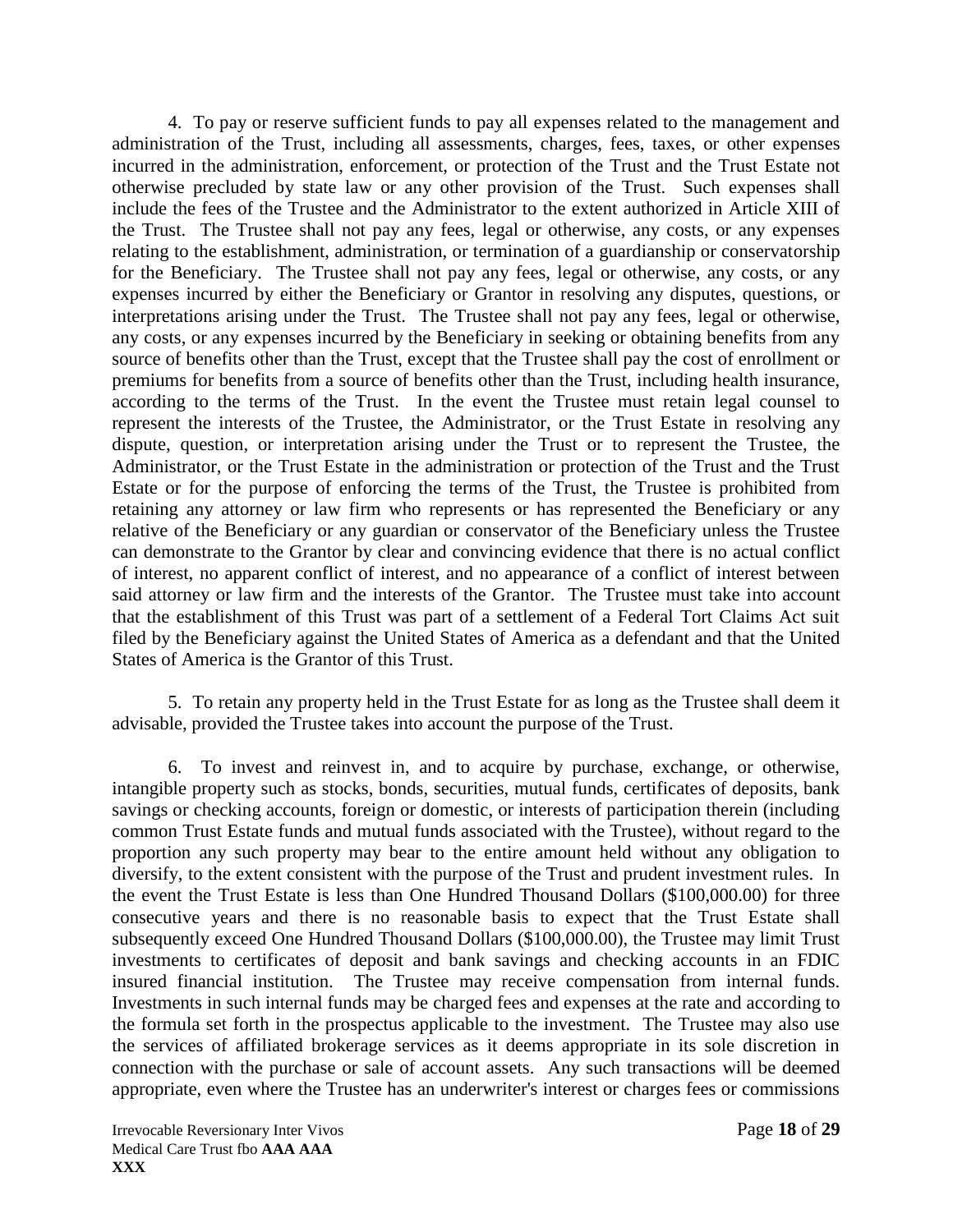which include a profit, so long as all such transactions are on terms and under circumstances comparable to those generally available through non-affiliated brokers. The Trustee shall attempt to invest all principal sums in excess of One Thousand Dollars (\$1,000.00).

7. To sell (at public or private sale, without application to any court) any property in the Trust Estate in such manner and on such terms and conditions as it may deem best to the extent consistent with the purpose of the Trust and prudent investment rules.

8. To vote personally or by proxy any shares of stock or other voting securities at any time held hereunder, and to consent to and participate in any reorganization, consolidation, merger, liquidation, or other change in any corporation whose stocks or securities may at the time be held hereunder.

9. To commingle the assets of the Trust Estate with the assets of other trusts not owned by or property of the Beneficiary in order to maximize the investment income of the Trust Estate.

10. Except to the extent prohibited by law, to cause any securities to be registered in the names of its nominees, or to hold any securities in such condition that they will pass by delivery, including the use of custodians and other depositories.

11. To liquidate, compromise, adjust, and settle any and all claims and demands, including taxes, in favor of or against the Trust Estate, for such amounts, upon such terms, in such manner, and at such time as the Trustee shall reasonably deem advisable upon the consent of the Grantor.

12. To allocate to principal all stock dividends and cash in lieu of fractional shares paid as a result of a stock dividend received on stock.

13. To continue to make distributions of income and/or to accumulate the same hereunder until the Trustee shall have received written notice of any event which would affect such distribution and/or such accumulation of income; and the Trustee shall not be liable to any person having any interest in such continuation until the Trustee shall have received such written notice.

14. Except as otherwise specifically provided herein, the determination of all matters with respect to ascertaining what is principal and income of the Trust Estate and the apportionment or allocation of receipts and expenses between these accounts shall be governed, at the election of the Trustee, by the provisions of either the Uniform Principal and Income Act from time to time existing or the Principal and Income Act of the state in which the Trustee resides. Any such matter not provided for herein, or not provided for in the Principal and Income Act elected by the Trustee, shall be determined by the Trustee in the Trustee's sole discretion.

15. To invoke the jurisdiction of a court of competent jurisdiction, by petition or other procedure, in order to protect the interests of the Trust Estate, to comply with or to enforce the terms of the Trust, or to resolve any dispute or question arising under the Trust in the event the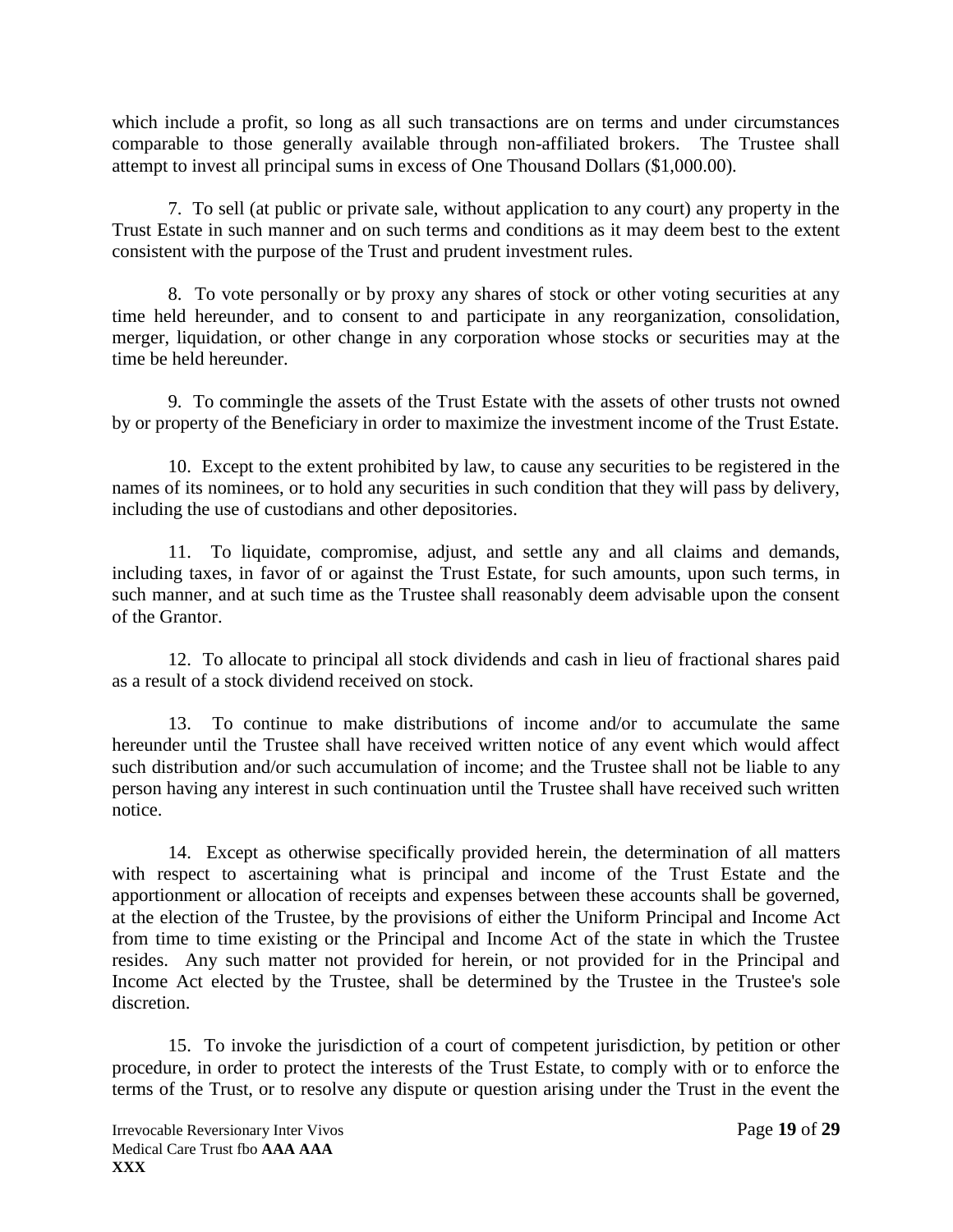parties to the dispute or question have attempted to resolve the matter informally as required by the Trust and failed. The Trustee is also authorized to take reasonable legal action as may be necessary to reimburse the Trust Estate for an overpayment or to collect payments from other sources of payment.

## **Article XI Resignation Or Removal Of The Trustee Or Administrator**

## **Section A. Right of Resignation**

The Trustee shall have the right to resign at any time upon giving ninety days written notice of such resignation to the Grantor, the Beneficiary, and the Administrator. The Administrator shall have the right to resign at any time upon giving ninety days written notice of such resignation to the Grantor, the Beneficiary, and the Trustee. An entity that is acting as both the Trustee and the Administrator shall have the right to resign from either or both appointments upon giving ninety days written notice of such resignation to the Grantor and the Beneficiary.

### **Section B. Removal of the Trustee or the Administrator**

The Grantor shall have the right to remove a Trustee or an Administrator upon sixty days written notice to the Trustee, the Administrator, and the Beneficiary.

### **Section C. Return of Unearned Fees**

In the event the Trustee or an Administrator resigns or is removed from office, the resigning or removed Trustee or Administrator, prior to leaving the service of the Trust, shall return that portion of payments made to it during the Trust accounting period which represents unearned income. For purposes of the preceding sentence, "unearned income" shall mean the pro rata portion of all payments made to the resigning or removed Trustee or Administrator for which services have not been rendered. In the case of annual payments, this amount shall be determined by multiplying the annual payments by a fraction, the numerator of which is the number of whole months during that period in which services were not rendered, and the denominator of which is 12. In the case of quarterly payments, this amount shall be determined by multiplying the quarterly payment by a fraction, the numerator of which is the number of whole months during that period in which services were not rendered, and the denominator of which is 3.

#### **Section D. Transfer of the Trust Estate and the Trust Files**

A Trustee that resigns or is removed shall transfer and deliver to its successor the thenexisting entire Trust Estate in its possession, along with all Trust documents and records in its possession. Upon such transfer, the Trustee shall be discharged as Trustee of the Trust and shall have no further powers, discretion, rights, obligations, or duties with reference to the Trust Estate, and all such powers, discretion, rights, obligations, and duties of the resigning Trustee shall inure to and be binding upon such successor Trustee.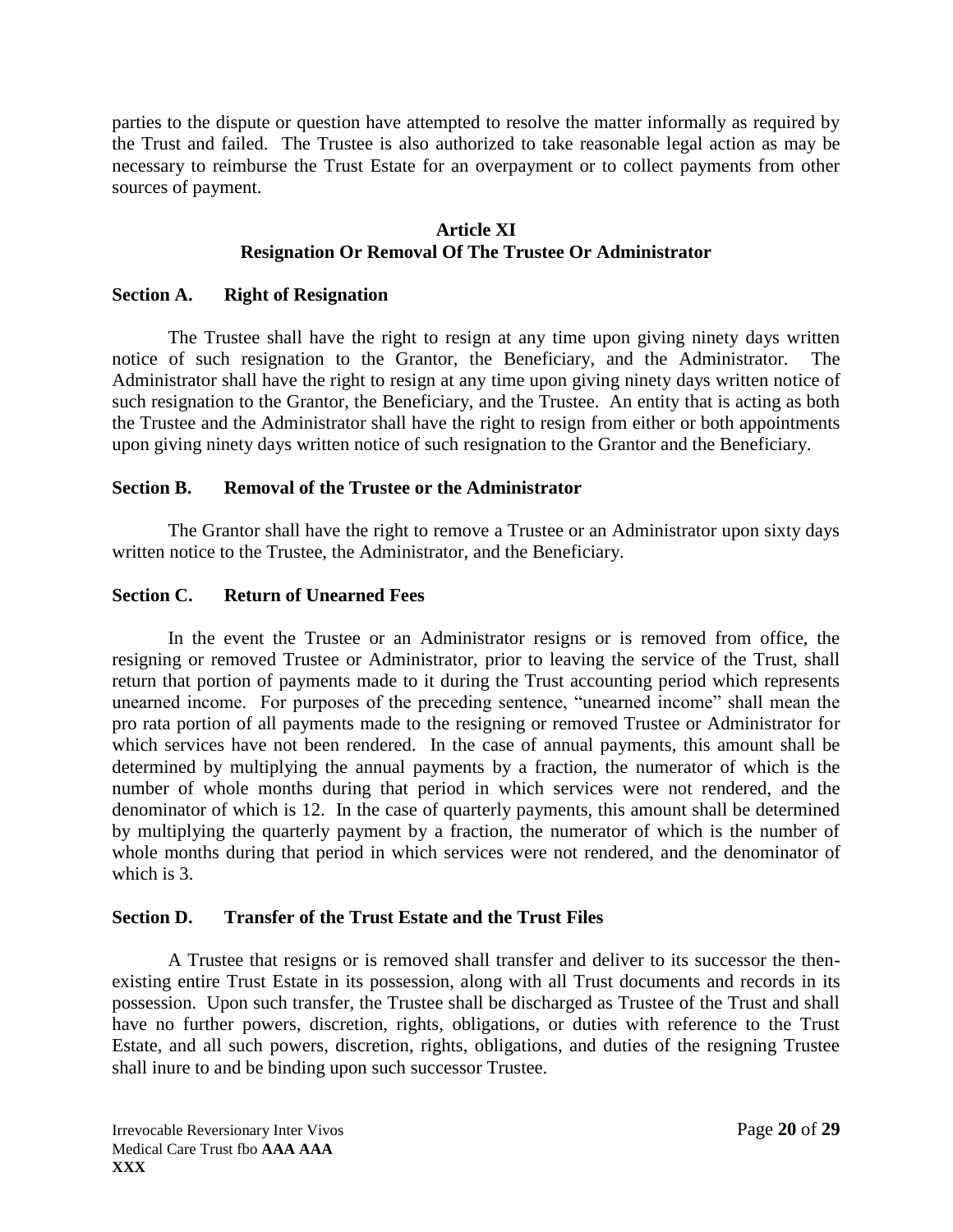An Administrator that resigns or is removed shall transfer and deliver to its successor the then-existing Trust documents and records in its possession.

The foregoing notwithstanding, nothing contained in this Section D shall be deemed to discharge or release any Trustee or Administrator that resigns or is removed from liability for its acts or omissions.

## **Article XII Successor Trustee Or Administrator**

#### **Section A. Appointment of Successor Trustee or Administrator**

In the event the Trustee or the Administrator resigns, refuses or is unable to act, or is removed, the Grantor shall appoint in writing a successor within sixty days of receiving written notice of resignation or within sixty days of removal, upon consultation with the Beneficiary.

#### **Section B. Qualifications of a Successor Trustee**

A successor Trustee appointed pursuant to this Article XII shall be a corporate Trustee, shall be duly licensed to act in that capacity, and shall have a combined capital and surplus equal to or exceeding that of the predecessor Trustee unless the Grantor agrees in writing to a lesser combined capital or surplus.

#### **Section C. Duties, Rights, Responsibilities, and Powers of Successors**

A successor Trustee or Administrator shall have all the duties, rights, responsibilities, and powers provided by the Trust.

#### **Section D. Liability of Successors**

A successor Trustee or Administrator shall not be liable or responsible in any way for the acts or omissions of any predecessor Trustee or Administrator or for any loss or expense occasioned by any act or omission of any such predecessor. The successor Trustee or Administrator shall be liable for its own acts or omissions in respect to property actually received or duties, responsibilities, and powers assumed by it as the successor. The foregoing notwithstanding, nothing contained in this Section D shall be deemed to discharge or release any predecessor Trustee or Administrator from liability for its acts or omissions.

### **ARTICLE XIII COMPENSATION OF THE TRUSTEE AND THE ADMINISTRATOR**

The Trustee shall receive as compensation for its services such commissions and fees as are payable in accordance with its schedule of fees in effect from time to time during the period in which its services are rendered, but shall not include any fees for the types of services being rendered by the Administrator unless the Trustee has also been appointed as the Administrator, in which case the fee schedule that applies to the performance of both appointments shall apply.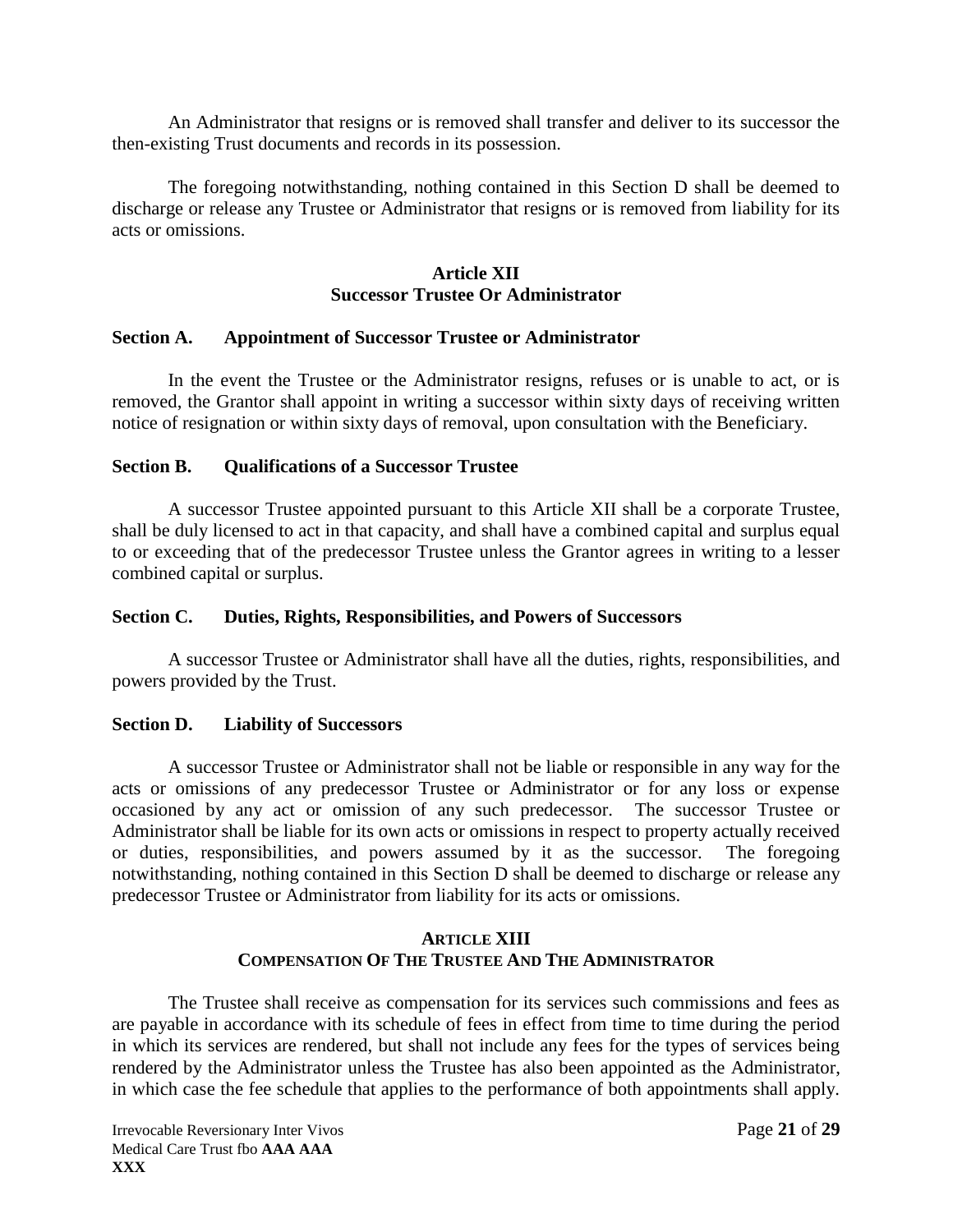The Trustee's compensation may not be changed without prior written approval of the Grantor. The Administrator shall receive as compensation for its services such compensation as is payable in accordance with its schedule of fees in effect from time to time during the period in which its services are rendered unless the Administrator has also been appointed as the Trustee, in which case the fee schedule that applies to the performance of both appointments shall apply. The Administrator's compensation may not be changed without prior written approval of the Grantor.

## **ARTICLE XIV BOND EXCUSED**

The Trustee and any successor Trustee shall not be required to give bond or any other undertaking for the faithful performance of its duties hereunder, any law to the contrary notwithstanding.

#### **ARTICLE XV SPENDTHRIFT PROVISION**

No title or interest in the money or other property constituting the Trust Estate, or in any income accruing there from or thereon, shall vest in the Beneficiary during the continuance of the Trust Estate. The Beneficiary shall have no right, power, or authority to anticipate any income of the Trust Estate, payments into the Trust Estate, or any payments from the Trust Estate; or to alienate, convey, transfer, or dispose of the same or any interest therein or any part thereof in advance of payment. None of the principal or income of the Trust Estate, payments into the Trust Estate, nor any payments from the Trust Estate shall be involuntarily alienated by the Beneficiary or be subject to attachment, execution, or levy, or taken upon any process for any debts that the Beneficiary may have contracted, or in satisfaction of any demands or obligations that the Beneficiary may have incurred.

#### **ARTICLE XVI NOTIFICATION REQUIREMENTS**

All notices, statements, statements of account, objections, filings, service of legal papers, and mailings required or permitted by the provisions of the Trust shall be in writing and shall be sent, on a timely basis, to the following addresses or, upon written notice, any subsequent change of address:

#### **GRANTOR:**

Director, Torts Branch (FTCA Staff) Civil Division United States Department of Justice P.O. Box 888 Benjamin Franklin Station Washington, D.C. 20044 (202) 616-4400 (202) 616-5200 (fax)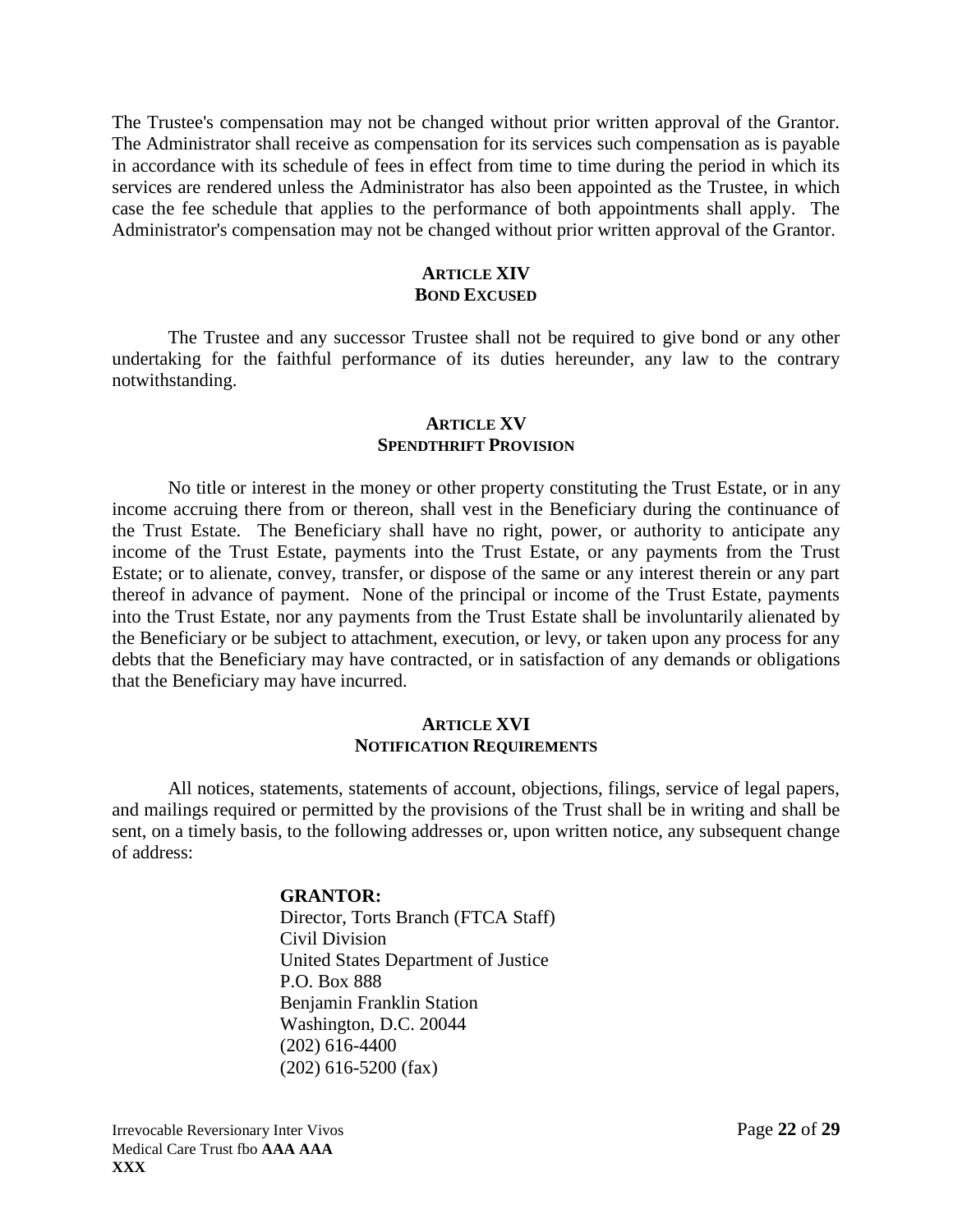**TRUSTEE:** The Irrevocable Reversionary Inter Vivos Medical Care Trust FBO **XXX XXX** Trust & Investment Services **Bank Address Phone Number ADMINISTRATOR: DEF** Fund Advisors **Address Phone Number**

## **BENEFICIARY: XXX XXX Address Phone number**

The Trustee, the Administrator, the Grantor, and the Beneficiary shall each be responsible for providing each other with timely written notice of any change in address or phone number. The Beneficiary shall give timely written notice of a guardianship or conservatorship or change thereof. Any notification shall be deemed given when posted by regular United States Mail addressed to the last known address. Service of any legal papers shall comply with the rules of the court in which the action or proceeding is filed and shall be made upon all parties to the Trust at the addresses provided above or any subsequent change of address that has been provided, unless a party is represented by counsel, in which case service shall be upon counsel.

### **ARTICLE XVII FORUM FOR DISPUTES AND APPLICABLE LAW**

#### **Section A. Dispute Resolution and Court of Competent Jurisdiction**

If a dispute arises over the terms or administration (including investments) of the Trust, the Grantor, Trustee, Administrator, and Beneficiary shall first try to resolve the dispute informally among them before litigating the matter. If the dispute cannot be resolved informally, the Grantor, Trustee, Administrator, or Beneficiary may have the dispute resolved by any state court (which shall not include Tribal courts) or federal court of competent jurisdiction. However, such state court or federal court shall not have the right to alter, amend, or change the terms or conditions of the Trust. Any fees (including attorney's fees or guardian/conservator fees), expenses, or costs incurred by the Grantor or the Beneficiary in resolving any dispute arising under the Trust shall not be a proper charge against the Trust Estate; however, the court may order payment of costs, fees, and expenses to the extent otherwise authorized by law.

#### **Section B. Applicable Law**

The Trust is a federal contract and is to be construed according to federal law. To the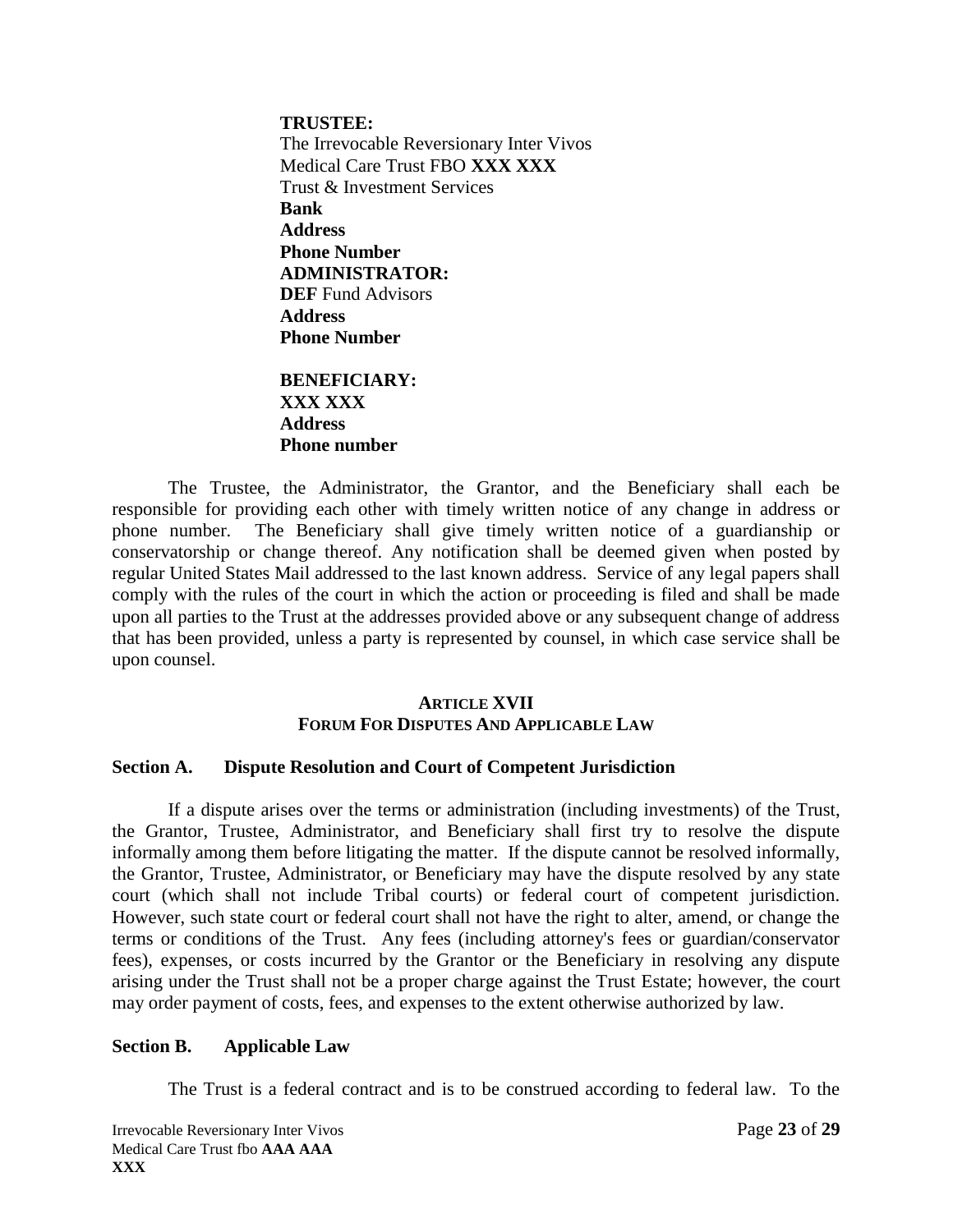extent not contrary to the terms and conditions of the Trust, the duties of the Administrator shall be construed according to the laws of the state in which the Administrator is domiciled and the duties and powers of the Trustee shall be construed according to the laws of the state in which the Trustee is domiciled. However, notwithstanding any state or federal law to the contrary, no court shall have the right to alter, amend, or change the terms or conditions of the Trust.

## **ARTICLE XVIII REVOCATION OR AMENDMENT**

The Trust is irrevocable and the terms shall not be amended, modified, altered, or changed in any respect.

#### **ARTICLE XIX TERMINATION OF THE TRUST**

#### **Section A. Terminating Event**

For purposes of the Trust, the "terminating event" shall be defined as either (1) the death of the Beneficiary or (2) the Trust Estate becomes Zero Dollars (\$0.00) and there is neither income nor annuity payments due in the future, whichever occurs first. Upon the occurrence of either terminating event, the Trust shall be deemed terminated.

#### **Section B. Payments Authorized After Terminating Event**

Upon the death of the Beneficiary, the Trustee shall pay any allowable benefits authorized by the Administrator to the extent there are sufficient funds in the Trust Estate, provided that the goods or services for which payment is requested were incurred before the date of the Beneficiary's death and provided further that the request for payment was properly submitted to the Administrator for review within ninety days of the date of the death of the Beneficiary. The Administrator shall not authorize and the Trustee shall not pay any expense that was not properly submitted to the Administrator within ninety days of the date of the death of the Beneficiary. In the event any allowable benefit is payable on a monthly basis, the Trustee shall pay only the pro rata share for the month of the Beneficiary's death. The Trustee shall also pay any expenses of management and administration, including the fees of the Trustee and Administrator. In the event there are insufficient funds to pay both the expenses of management and administration and allowable benefits, the Trustee shall first pay the expenses of management and administration. The Administrator shall not authorize and the Trustee shall not pay for burial or funeral expenses.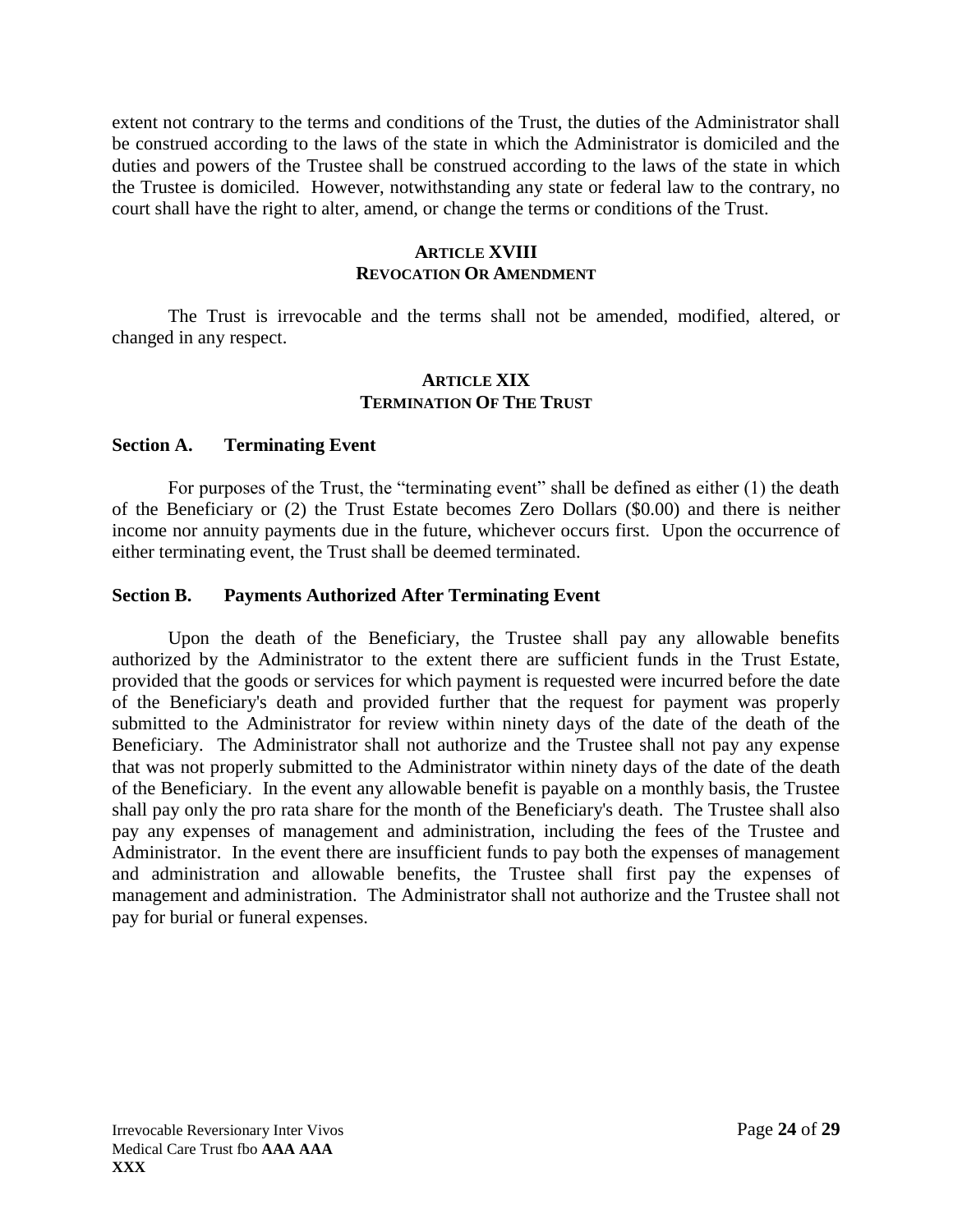#### **Section C. Distribution of the Trust Estate**

After the Trustee has paid all allowable benefits incurred before the date of the Beneficiary's death and properly submitted to the Administrator within ninety days of the date of death of the Beneficiary, along with all taxes, assessments, expenses, and charges incident to the management and administration of the Trust and the Trust Estate, the Trustee shall expeditiously liquidate and distribute the remaining Trust Estate, including any current and accumulated income, to the Grantor by check made payable to the Health Resources and Services Administration, Department of Health and Human Services, and delivered to the Grantor at the address on record with the Trustee, along with a final statement of account. Upon making this final distribution and accounting to the Grantor, the Trust shall be deemed terminated and the Trustee shall immediately close the account.

#### **ARTICLE XX SIGNATURES**

It is contemplated that the Trust may be executed in several counterparts, with a separate signature page for each party. All such counterparts and signature pages, together, shall be deemed to be one document.

Executed this \_\_\_\_\_ day of \_\_\_\_\_\_\_\_\_\_\_\_\_\_\_\_\_\_\_\_\_\_, **XXXX**.

GRANTOR: UNITED STATES OF AMERICA

By: \_\_\_\_\_\_\_\_\_\_\_\_\_\_\_\_\_\_\_\_\_\_\_\_\_\_

**Attorney** Assistant United States Attorney District of ABCD Attorney for United States of America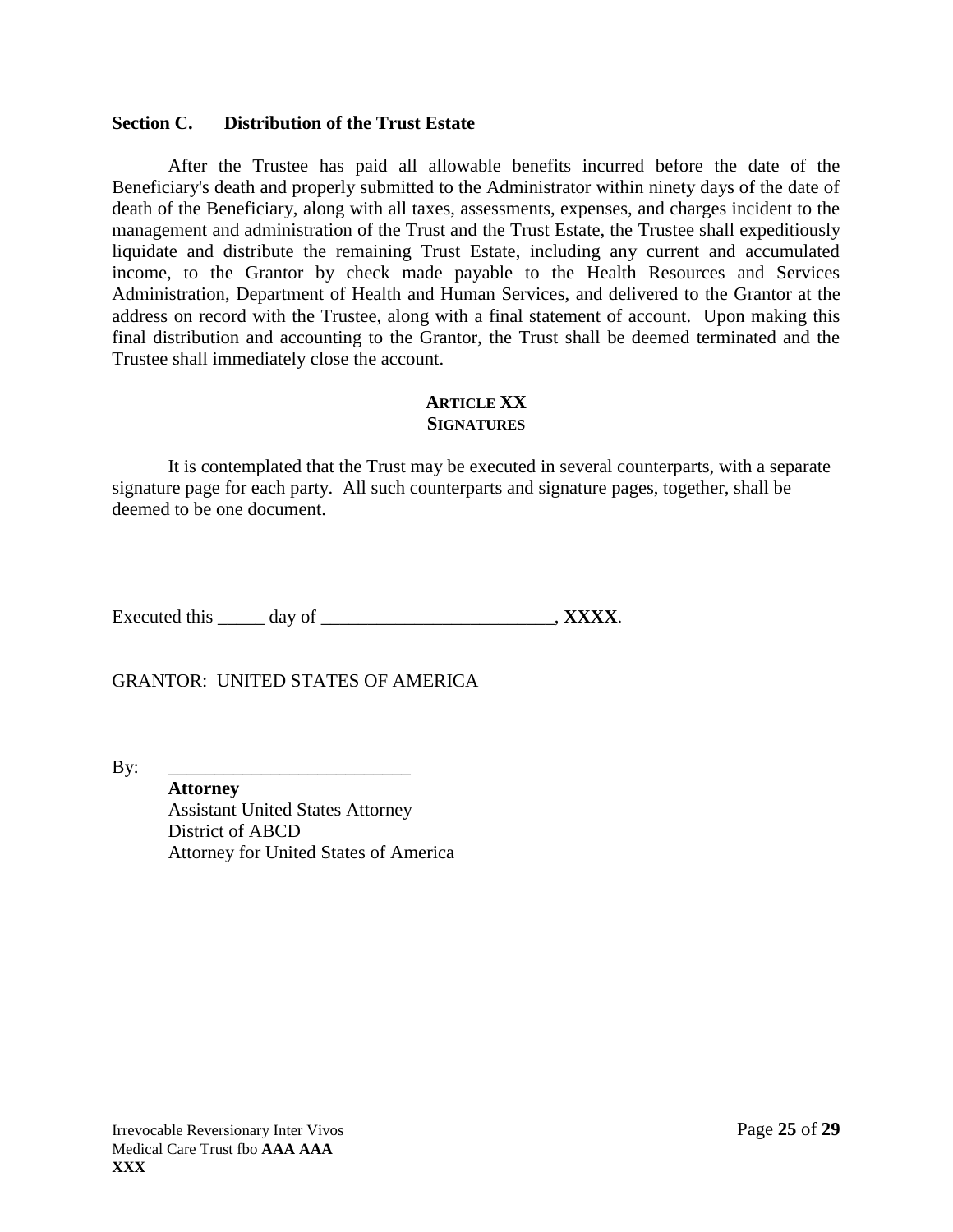Executed this \_\_\_\_\_\_ day of \_\_\_\_\_\_\_\_\_\_\_\_\_\_\_\_\_\_\_\_\_\_\_\_\_\_, **XXXX**.

TRUSTEE: **BANK**

By: \_\_\_\_\_\_\_\_\_\_\_\_\_\_\_\_\_\_\_\_\_\_\_\_\_\_\_\_\_

**CCC CCCC** Senior Trust Advisor Bank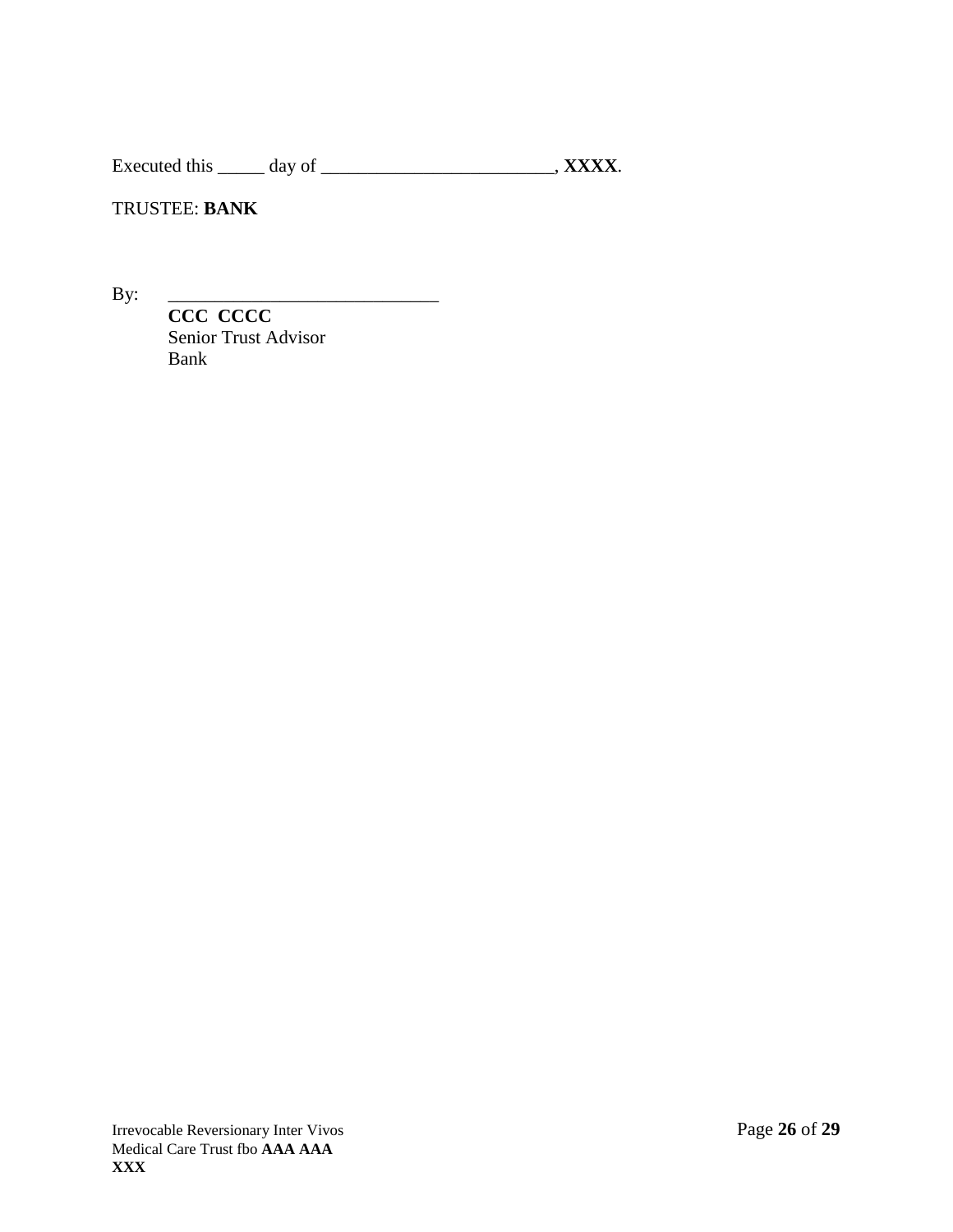Executed this \_\_\_\_\_ day of \_\_\_\_\_\_\_\_\_\_\_\_\_\_\_\_\_\_\_\_\_\_\_\_\_\_, **XXXX.** 

# ADMINISTRATOR**: DEF** FUND ADVISORS, INC.

By:  $\qquad \qquad$ 

[name and title]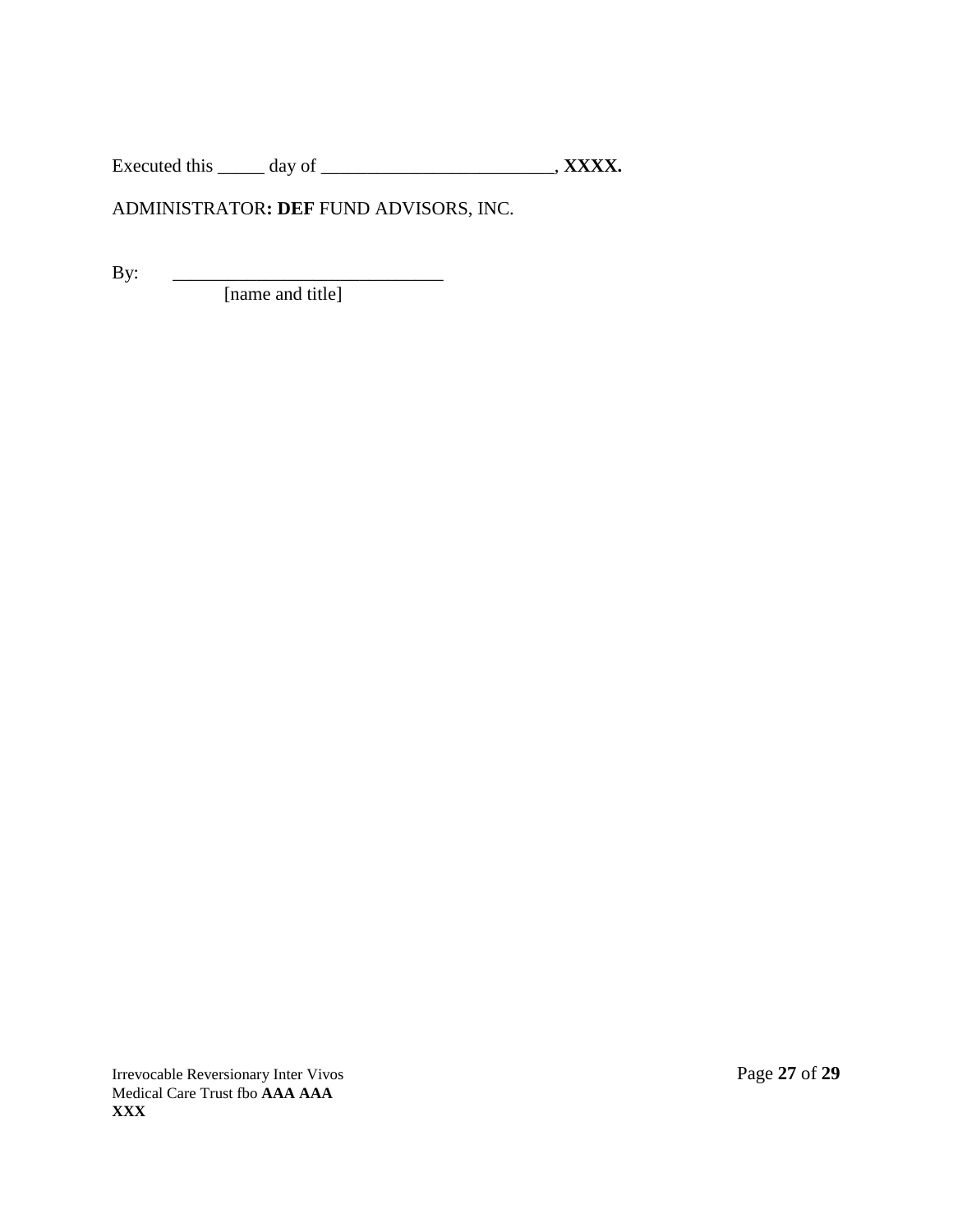Executed this \_\_\_\_\_\_ day of \_\_\_\_\_\_\_\_\_\_\_\_\_\_\_\_\_\_\_\_\_\_\_\_\_\_\_, **XXXX.** 

## BENEFICIARY: **XXXX** DOB: **XXXX**

By: \_\_\_\_\_\_\_\_\_\_\_\_\_\_\_\_\_\_\_\_\_\_\_\_\_\_\_\_\_\_\_\_\_\_\_\_\_\_\_\_\_\_\_

**Mom**, *parent and guardian*

By: \_\_\_\_\_\_\_\_\_\_\_\_\_\_\_\_\_\_\_\_\_\_\_\_\_\_\_\_\_\_\_\_\_\_\_\_\_\_\_\_\_\_\_

**Dad**, *parent and guardian*

| <b>Executed</b> this | dav of | . XXXX. |
|----------------------|--------|---------|
|                      |        |         |

\_\_\_\_\_\_\_\_\_\_\_\_\_\_\_\_\_\_\_\_\_\_\_\_\_\_\_\_\_\_\_\_\_\_\_\_\_\_\_\_\_\_\_

PARENTS OF BENEFICIARY:

\_\_\_\_\_\_\_\_\_\_\_\_\_\_\_\_\_\_\_\_\_\_\_\_\_\_\_\_\_\_\_\_\_\_\_\_\_\_\_\_\_\_\_ **Mom**

**Dad**